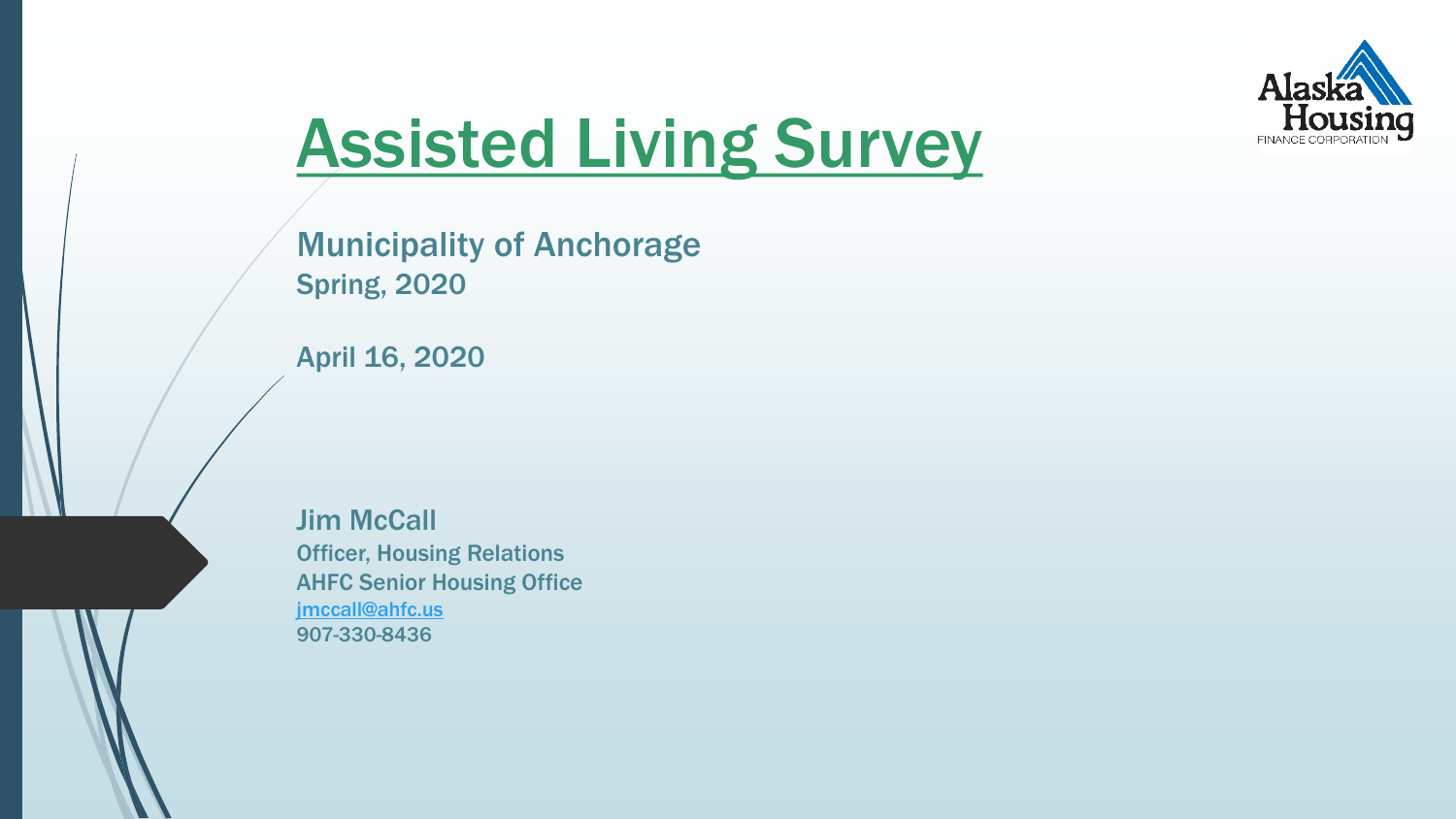

# Survey Period: March 20 to April 6, 2020

Surveys sent electronically to all "SS" or "DU" licensed homes in the Municipality of Anchorage

Base Response Rate: 25% 40 individual responses Total Homes Represented: 33.5% 55 of 164 surveyed\*

Average Response Time: 15:24

SS: Adults who have a physical disability, are elderly, who suffer from dementia, but who are NOT chronically mentally ill DU: Adults who have a physical disability, are elderly, who suffer from dementia, who have a developmental or mental health disability

\*Some responders own and operate up to four separate homes within the Municipality of Anchorage.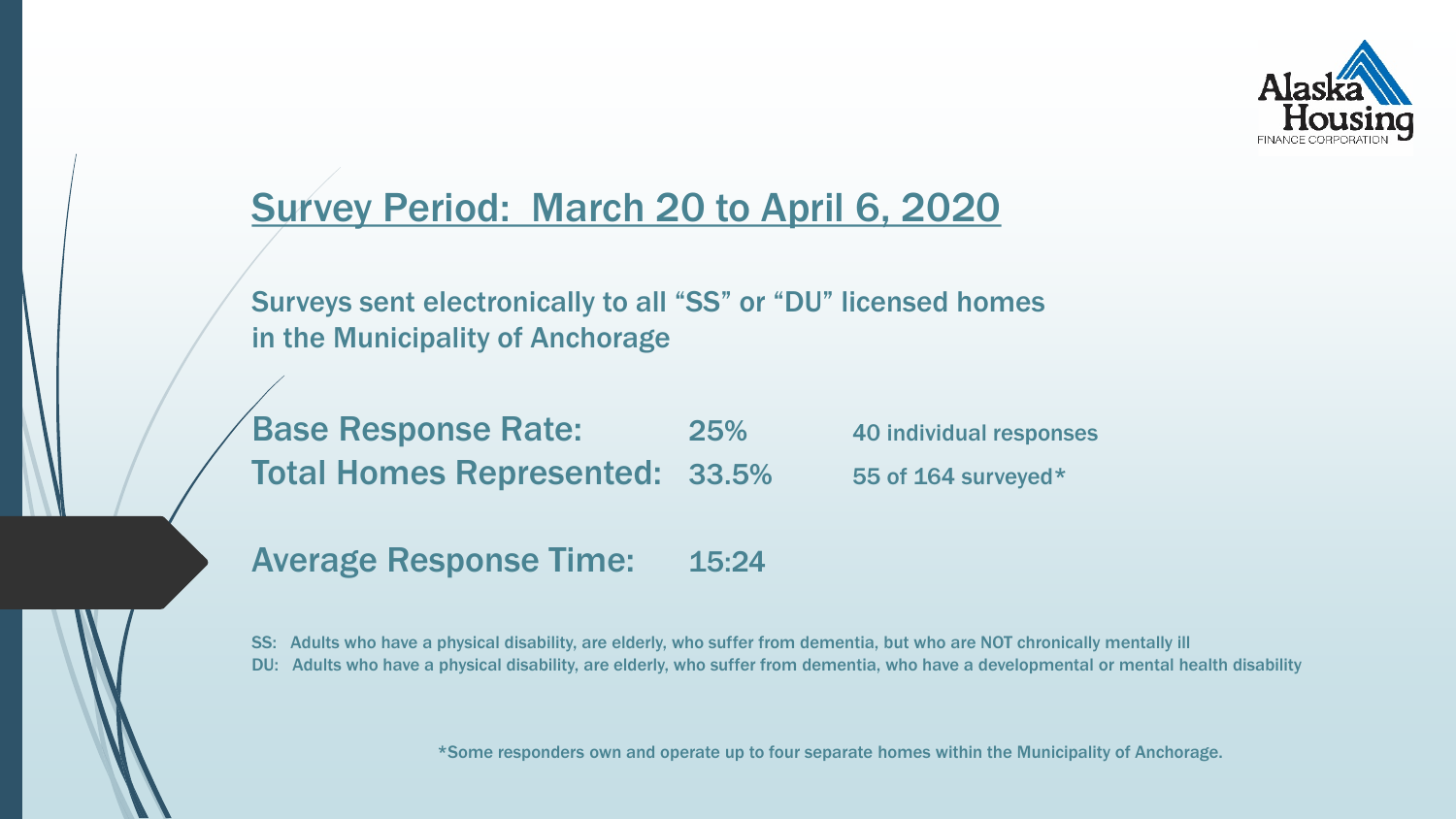

# How many assisted living homes do you operate, or own within the Municipality of Anchorage?

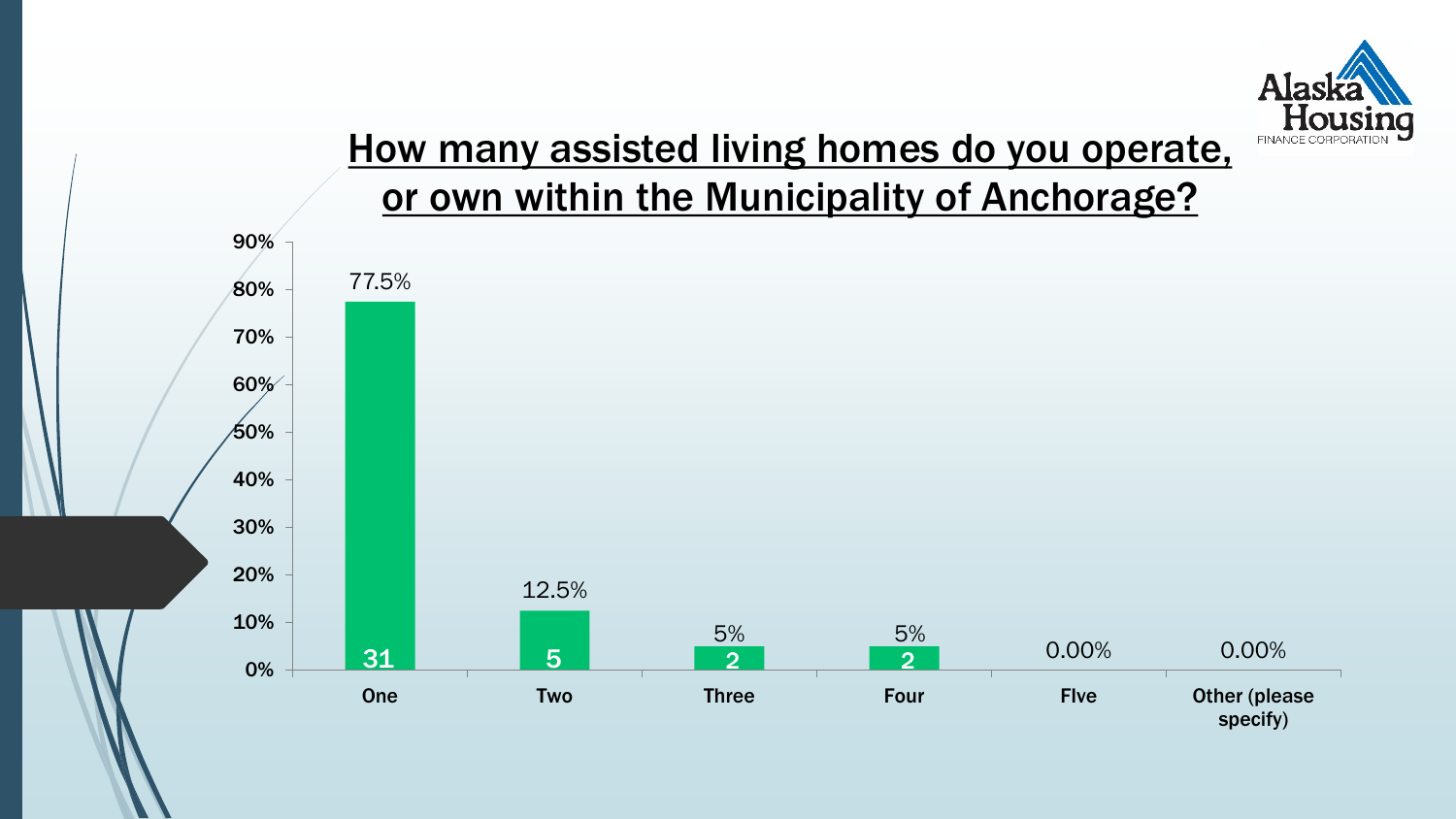

# How many residents can you currently serve under your state license(s)?

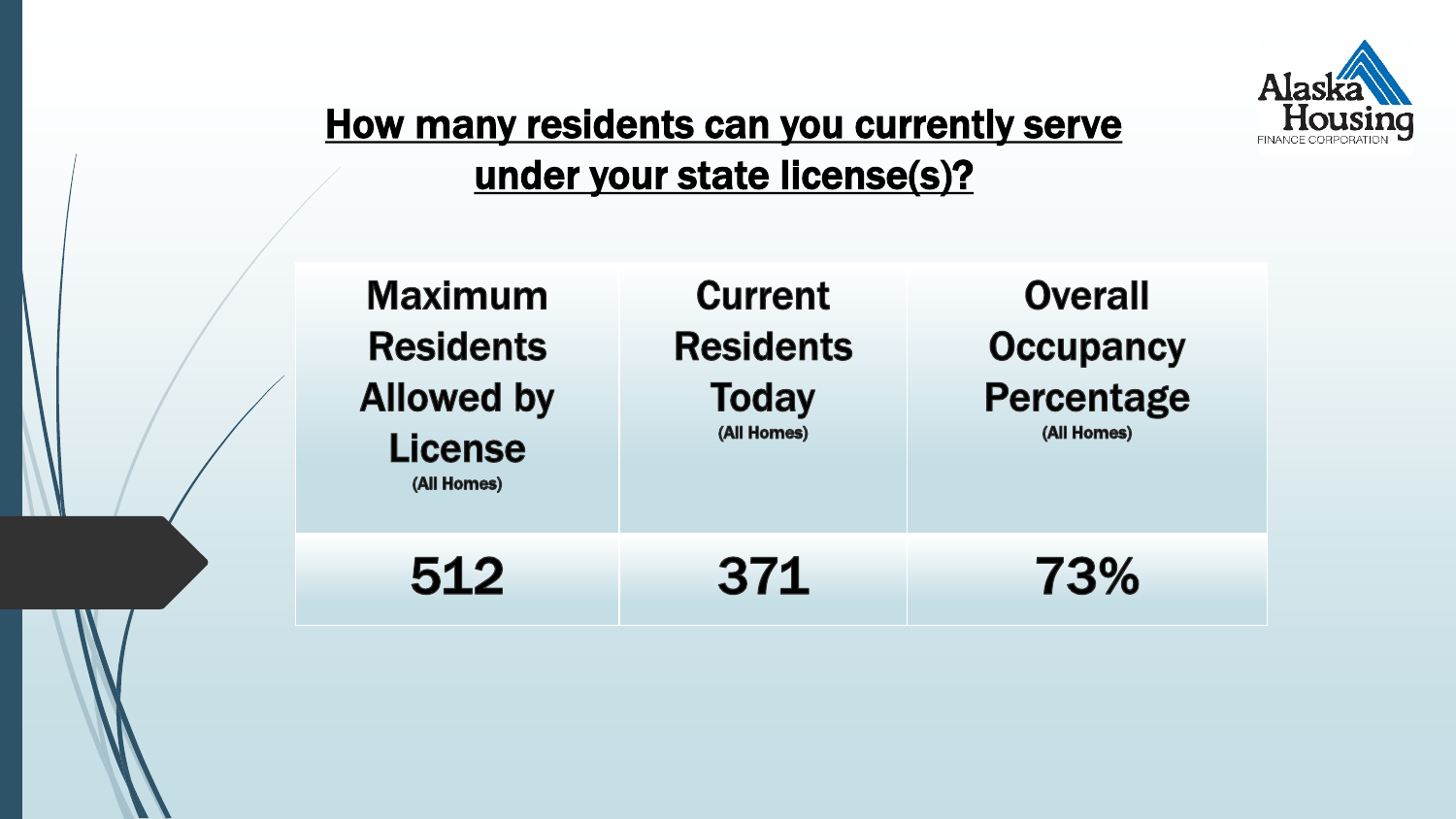

# Current size of home by residents?

| <b>Maximum</b><br><b>Residents</b> | <b>Homes</b><br>Represented | <b>Percentage Represented</b><br>by Size of Home |                  |
|------------------------------------|-----------------------------|--------------------------------------------------|------------------|
| $\mathbf 1$                        | $\mathbf 1$                 | 2.4%                                             |                  |
| $\overline{2}$                     | 3                           | 7.3%                                             |                  |
| $\overline{4}$                     | $\overline{2}$              | 4.8%                                             | <b>59% Small</b> |
| 5                                  | 18                          | 43.9%                                            |                  |
| 6                                  | $\overline{2}$              | 4.8%                                             |                  |
| $\overline{7}$                     | $\mathbf 1$                 | 2.4%                                             | 24% Mid          |
| 10                                 | 6                           | 14.6%                                            |                  |
| 15                                 | $\mathbf{1}$                | 2.4%                                             |                  |
| 20                                 | $\overline{2}$              | 4.8%                                             |                  |
| 21                                 | $\mathbf 1$                 | 2.4%                                             |                  |
| 29                                 | $\mathbf 1$                 | 2.4%                                             | 17% Large        |
| 40                                 | $\mathbf 1$                 | 2.4%                                             |                  |
| 63                                 | $\mathbf 1$                 | 2.4%                                             |                  |
| 120                                | $\mathbf{1}$                | 2.4%                                             |                  |

Note: 41 Homes Shown as 1 respondent combined properties.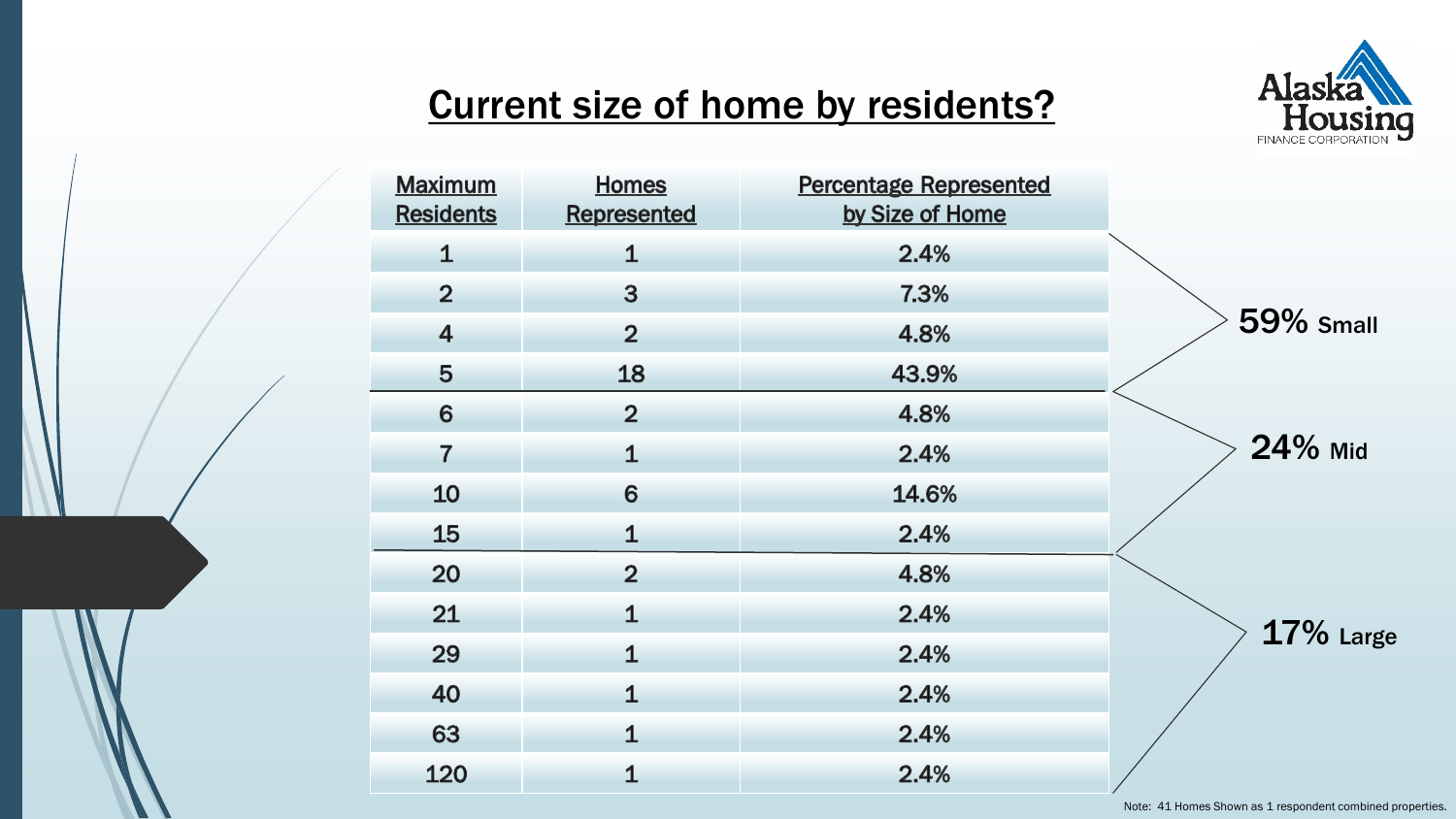

#### If current occupancy levels are below what your license allows, please select ONE option that best describes why:

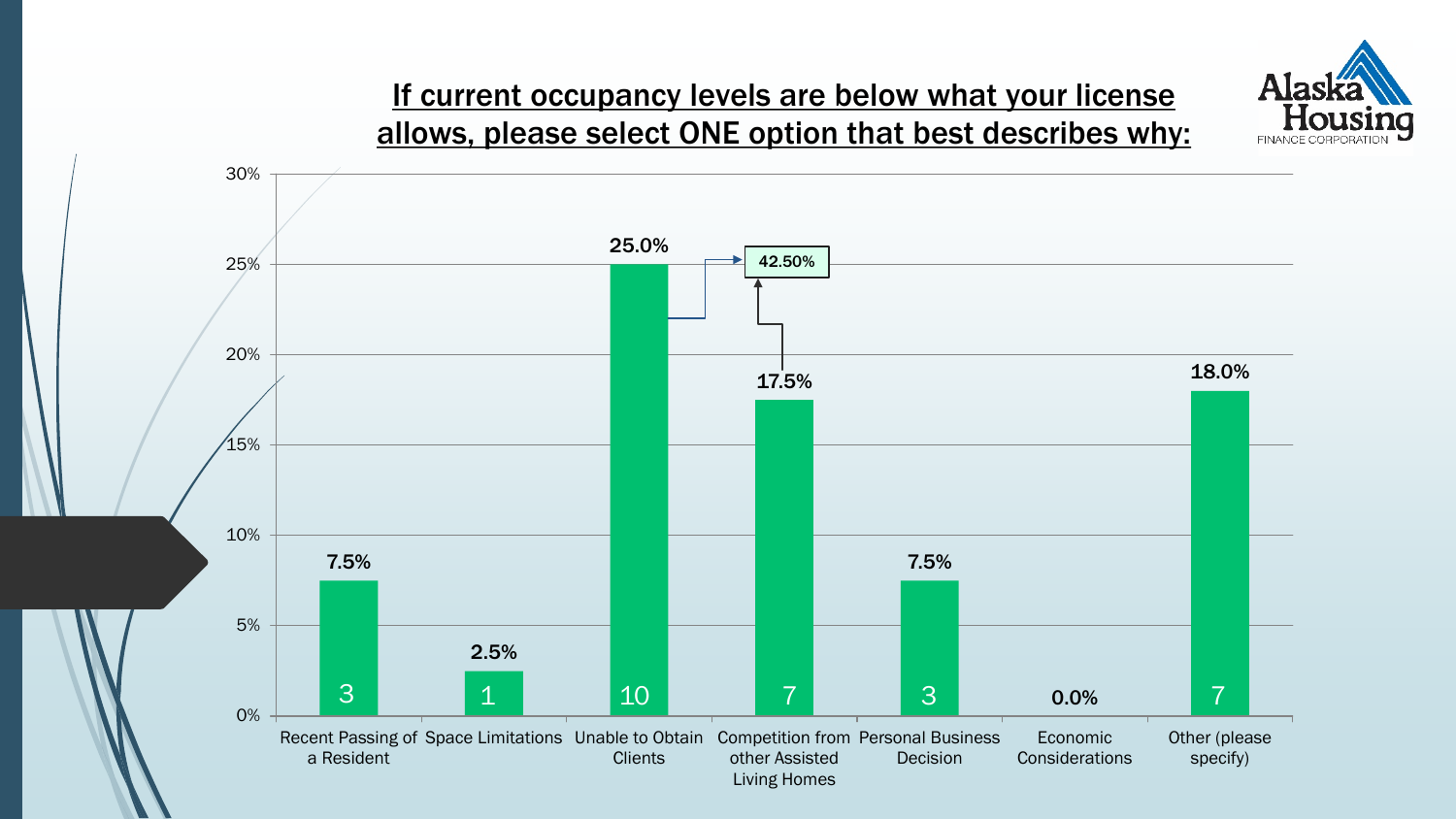

# From the previous question, what is "Other"?

"Covid19 Pandemic" (3)

"Just Starting" (1)

"Staff Occupying Rooms" (1)

"New Building" (1)

"Recent Addition/Remodel" (1)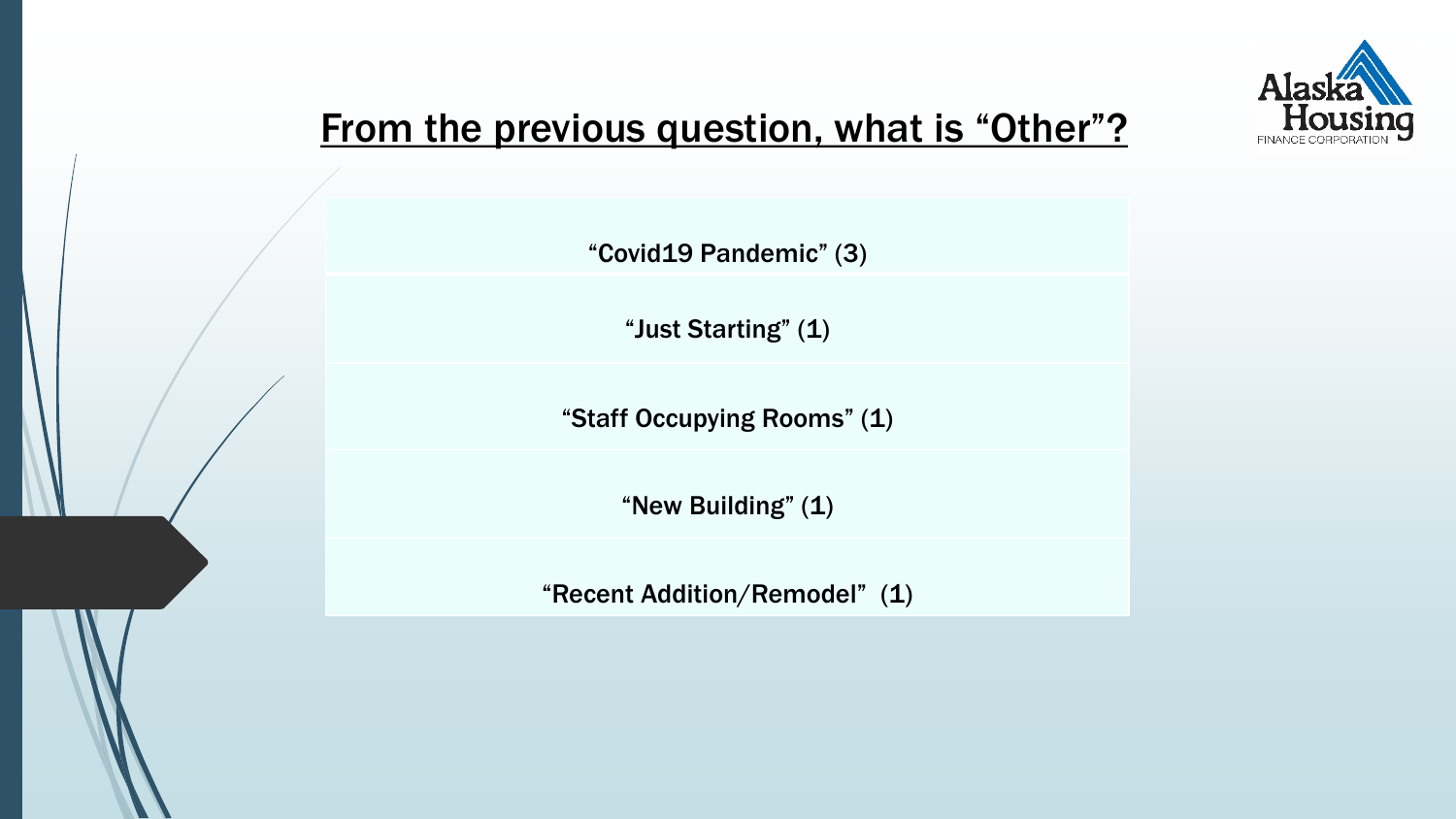

### How long have you operated this home?

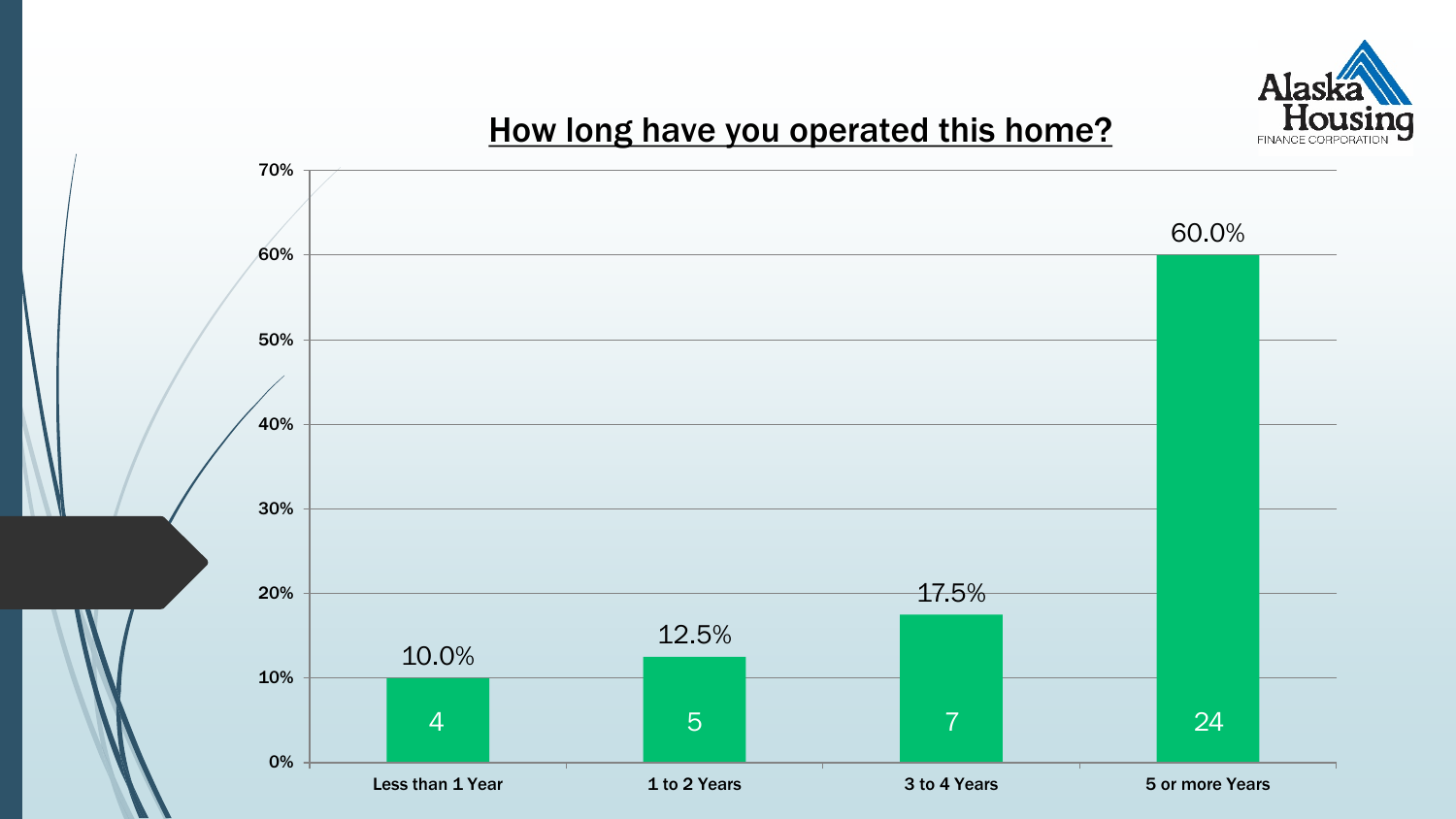

### What senior clients do you serve? (Check all that apply)

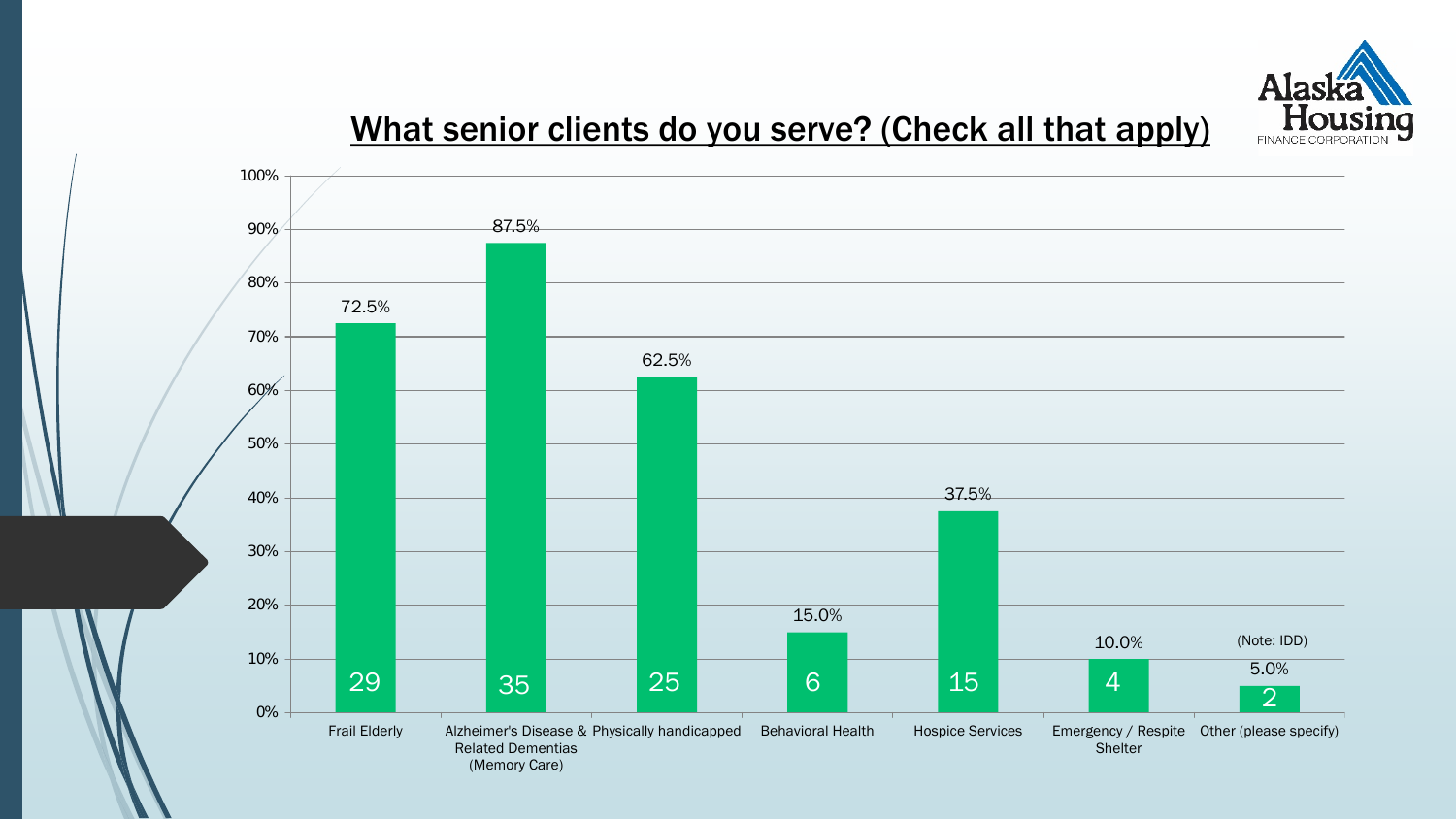

#### What best describes your organizational structure?

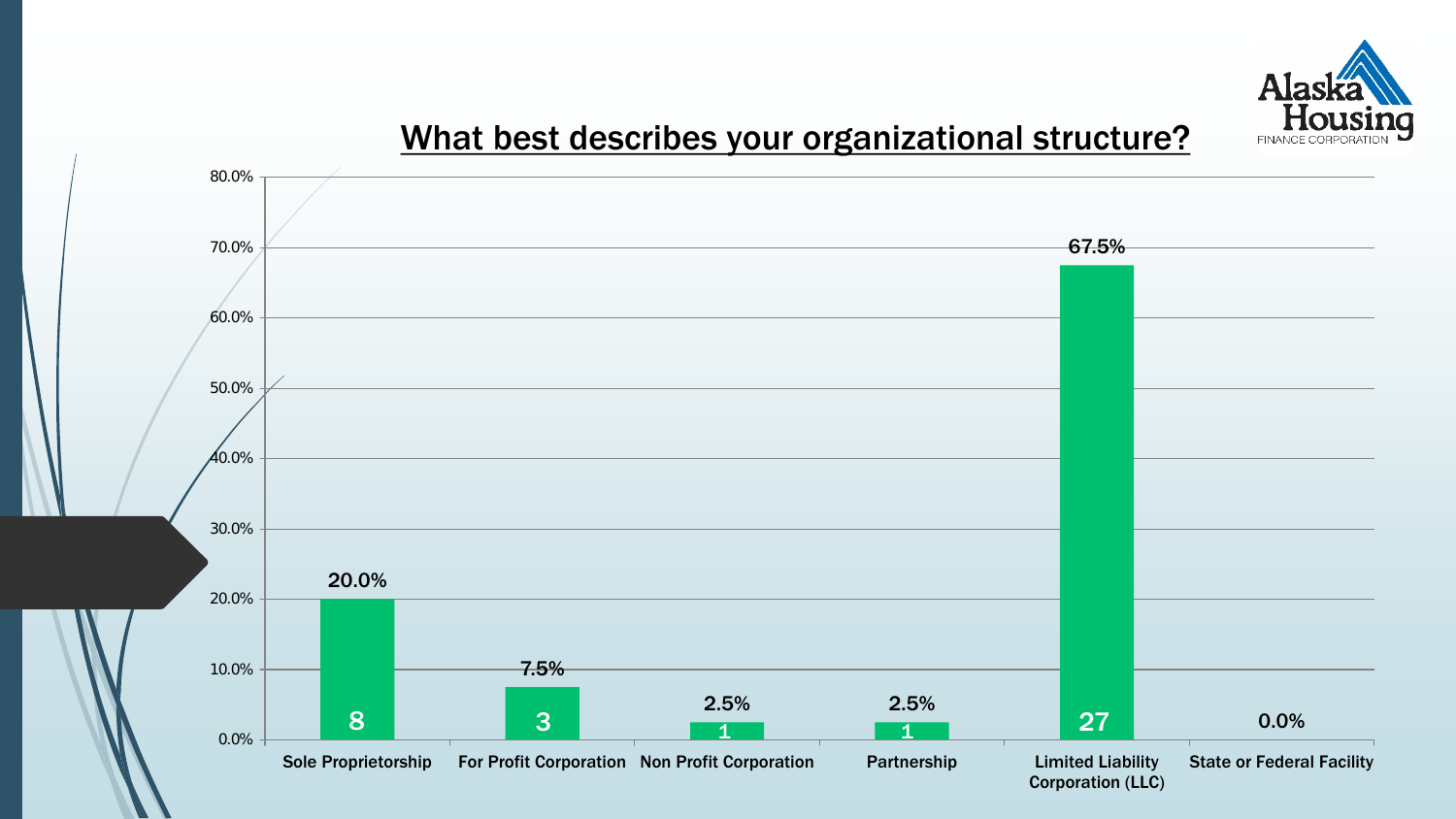

### What best describes your assisted living facility?

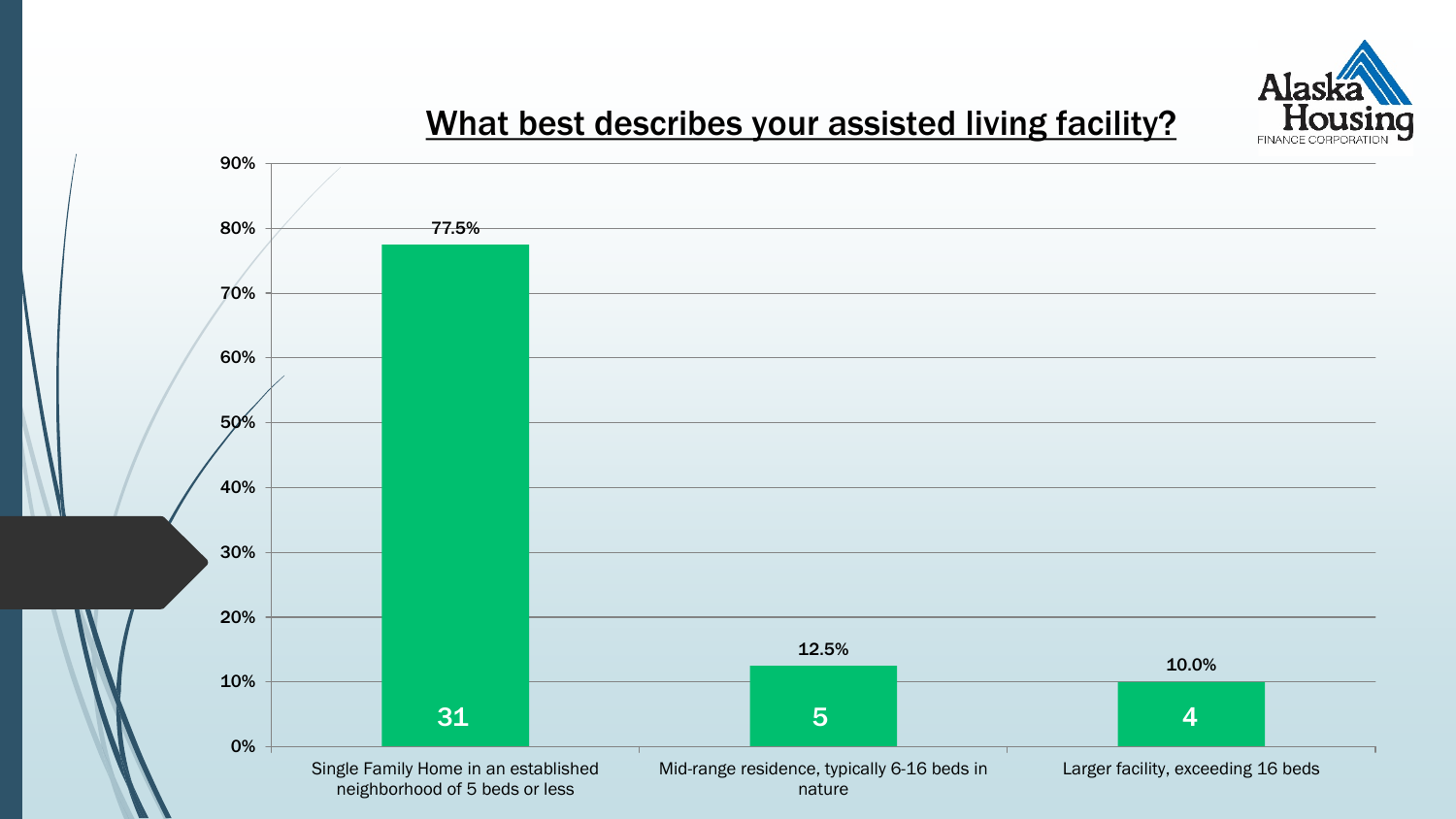

### Do you maintain a waiting list?

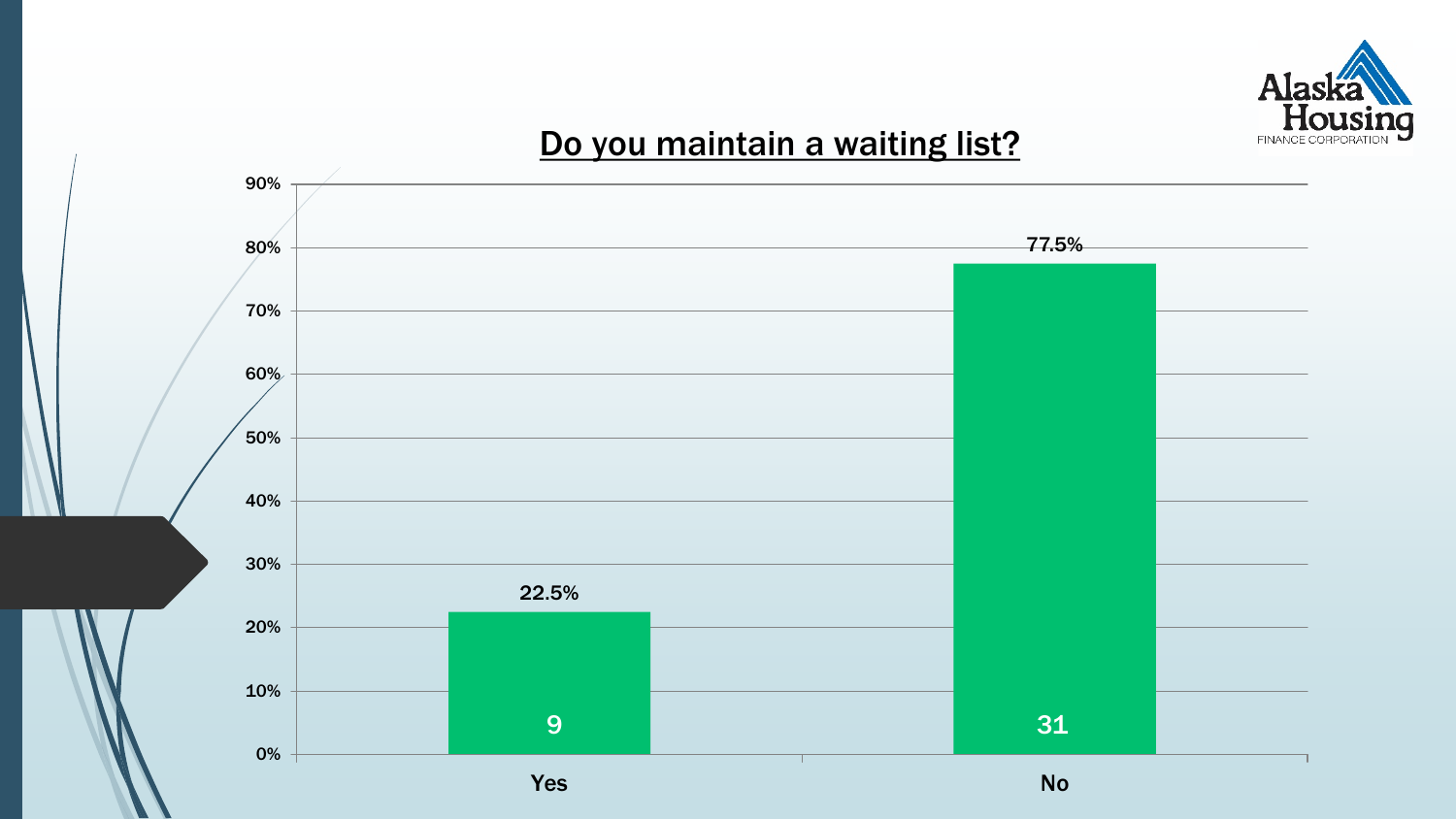

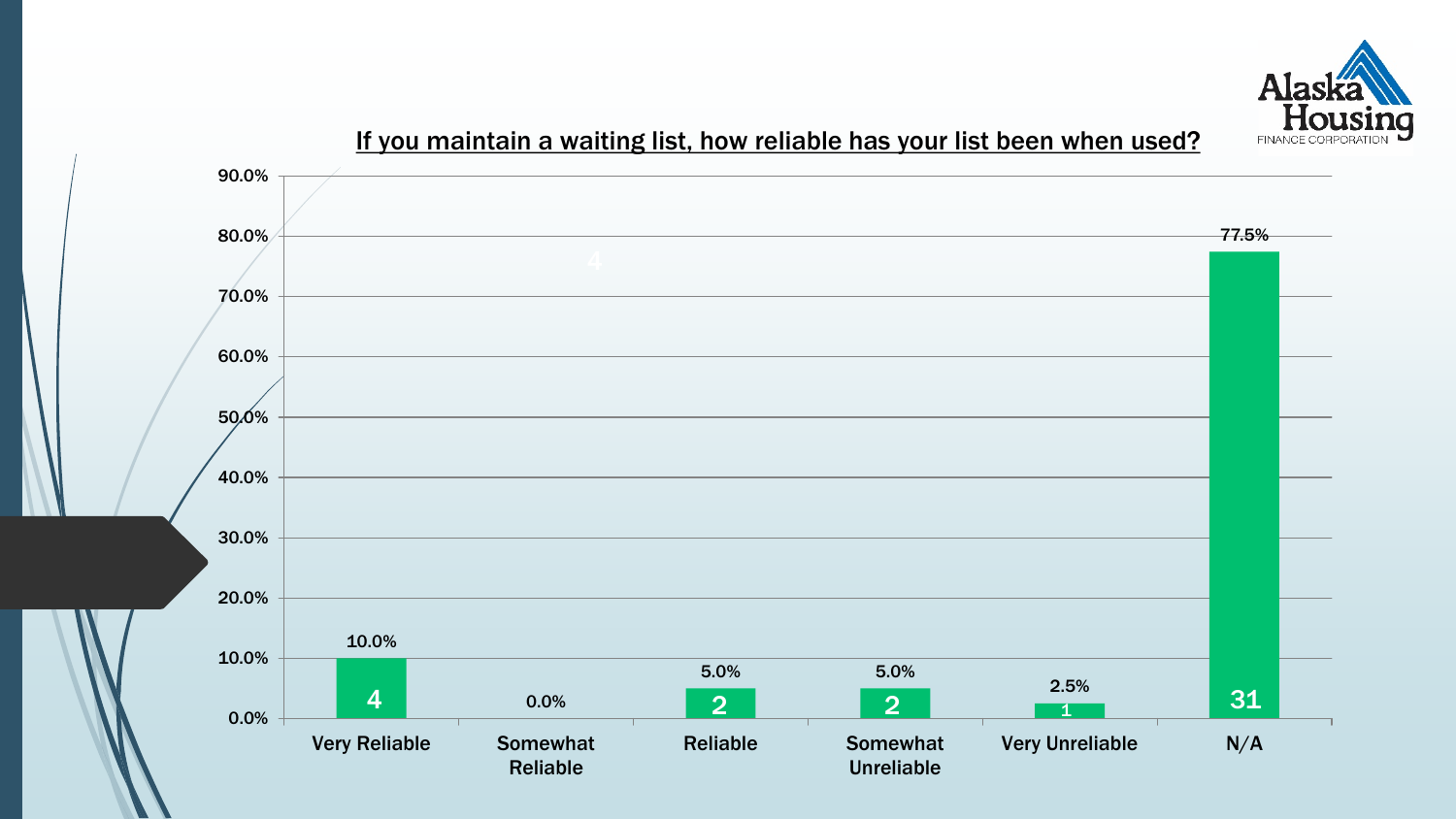

#### How long might a prospective resident have to wait to occupy your home?

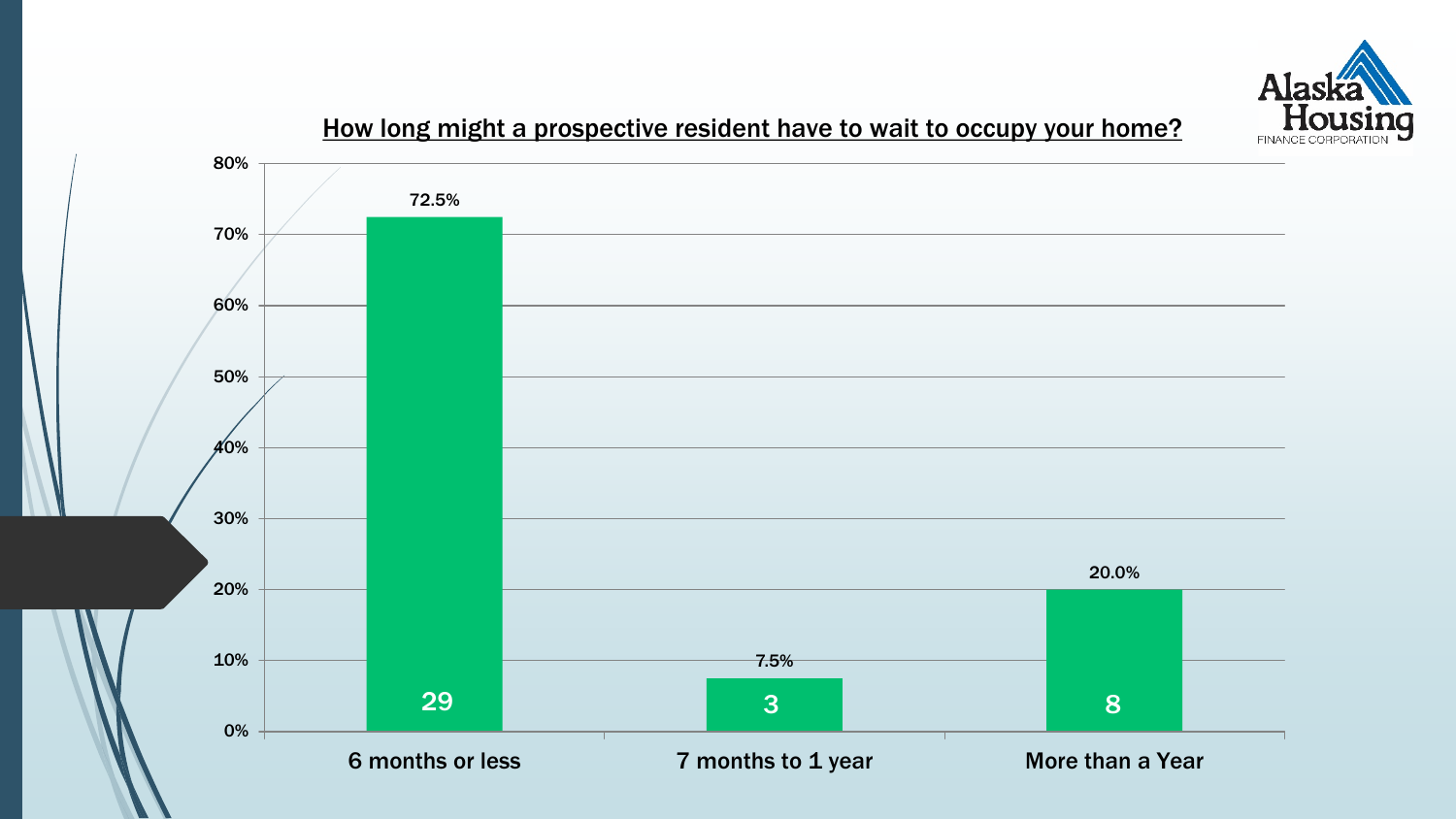

#### Please list any restrictions to occupancy for your home:

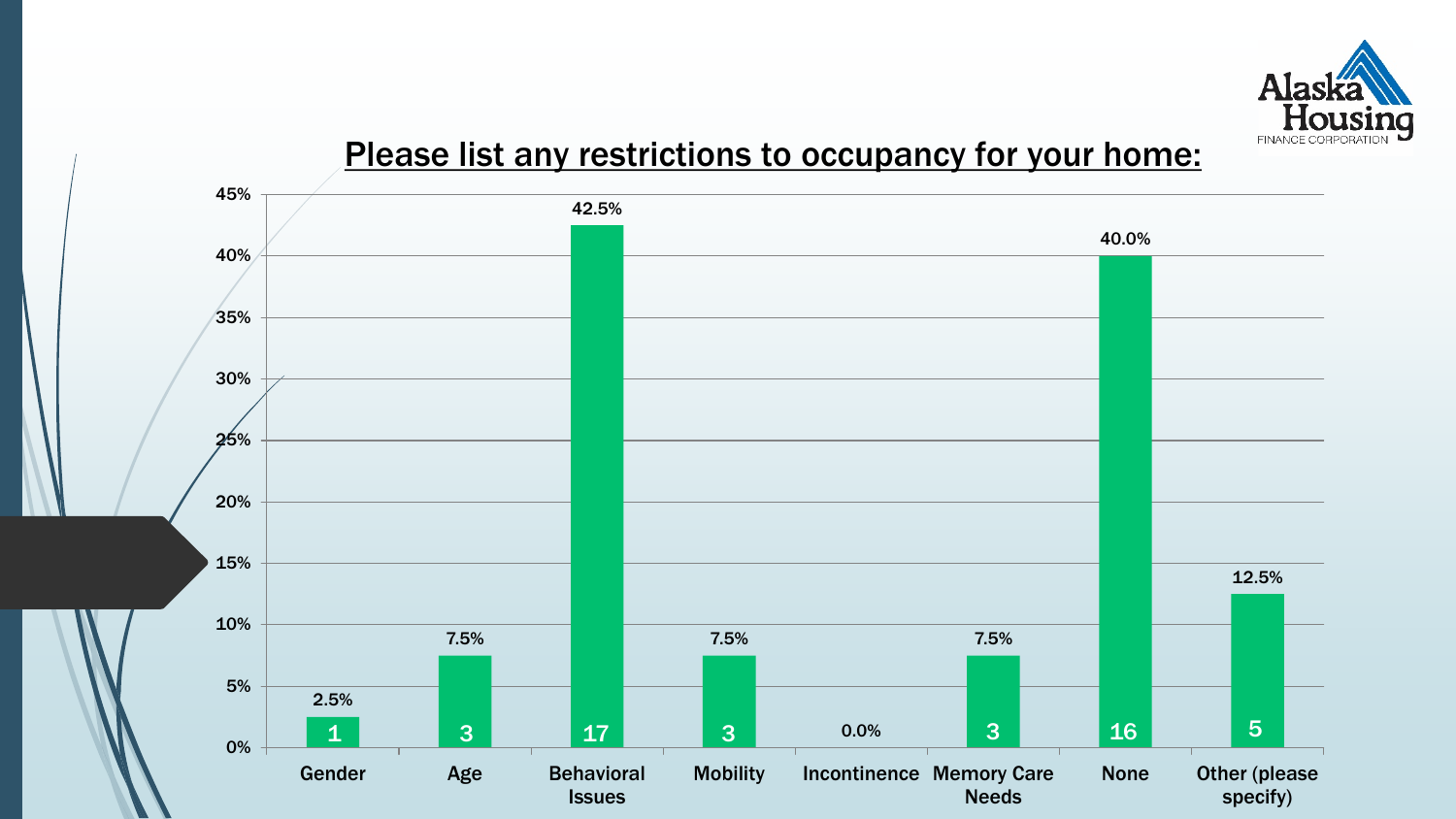

### Restrictions listed as "other" from the previous question:

"Licensing Limitations" (1)

"Insulin Dependent Diabetic" (1)

"Care needs exceeding level of care" (1)

"Bed-bound residents" (1)

"Community cohesiveness/fit" (1)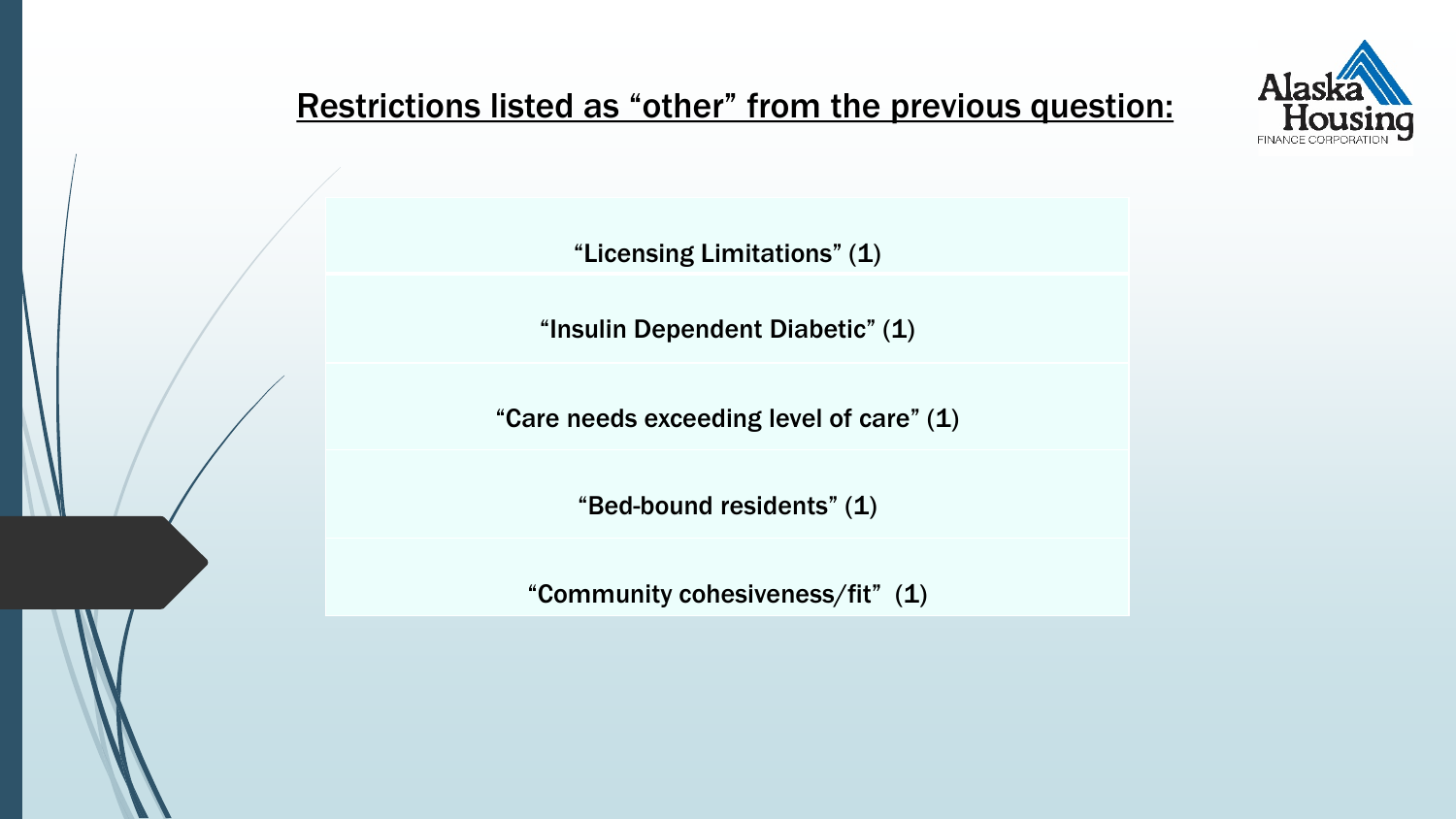

### Which Activities of Daily Living (ADLs) do you support?

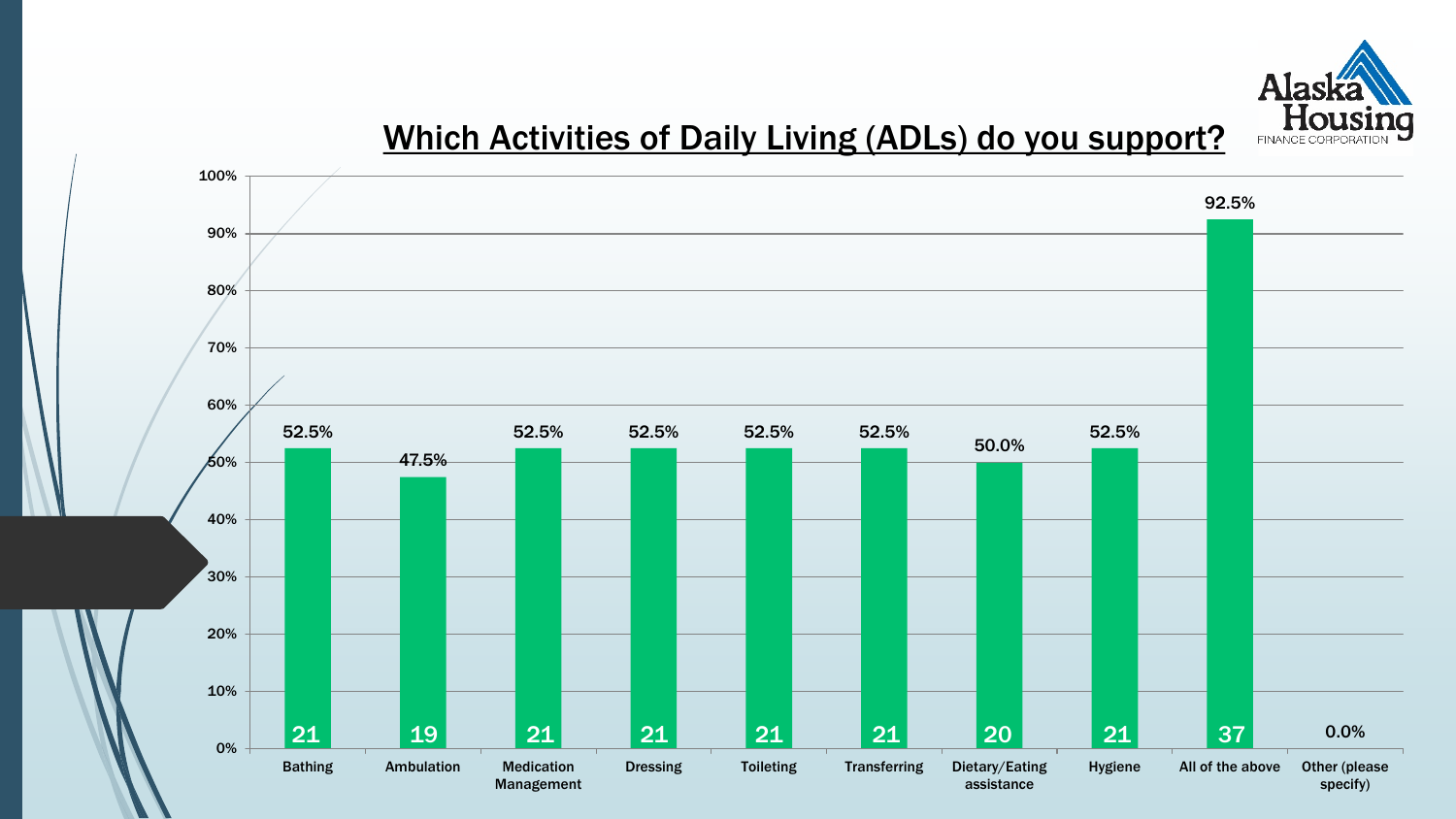

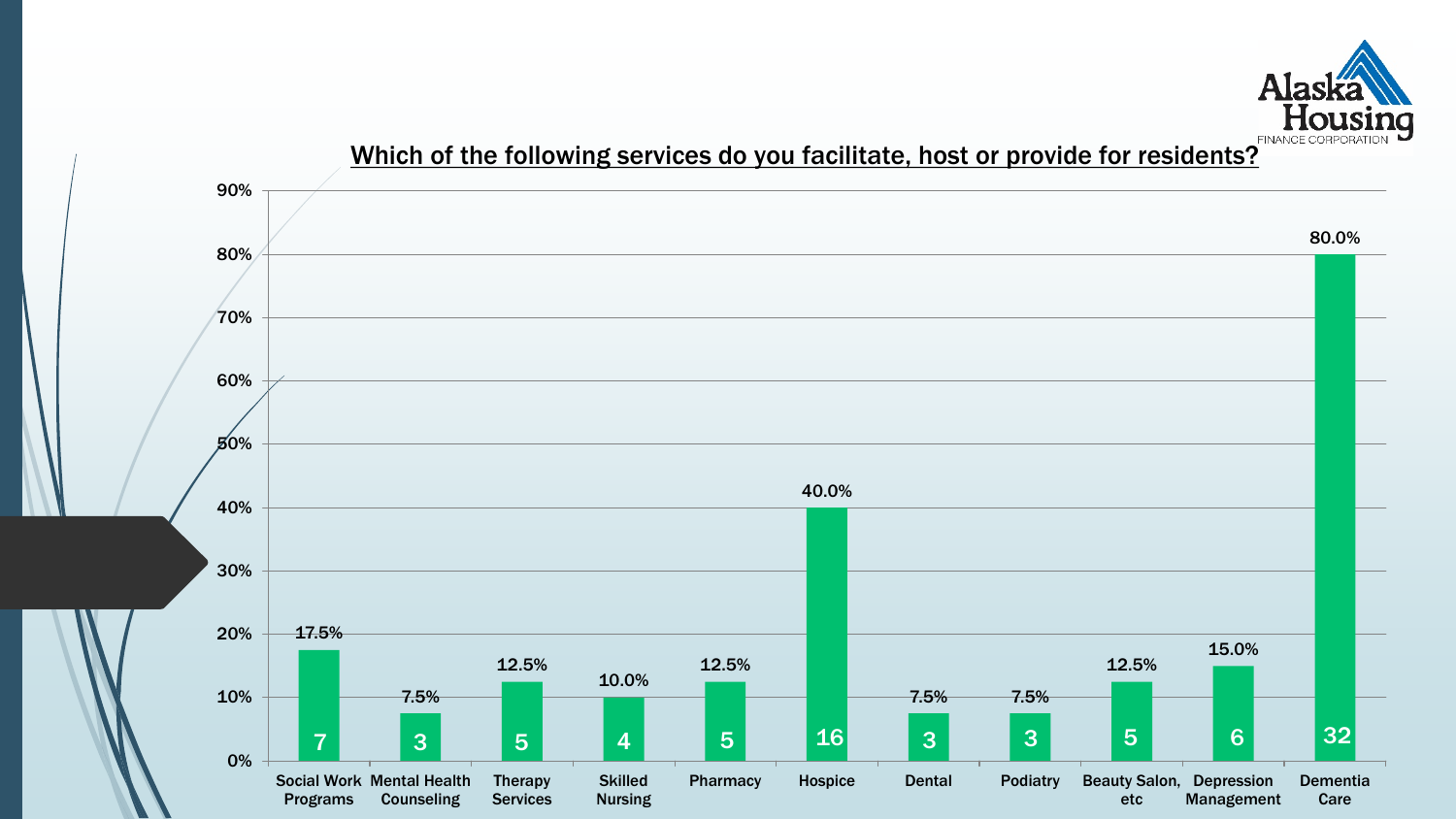

#### Do you accept clients enrolled in Alaska's Medicaid Waiver program?

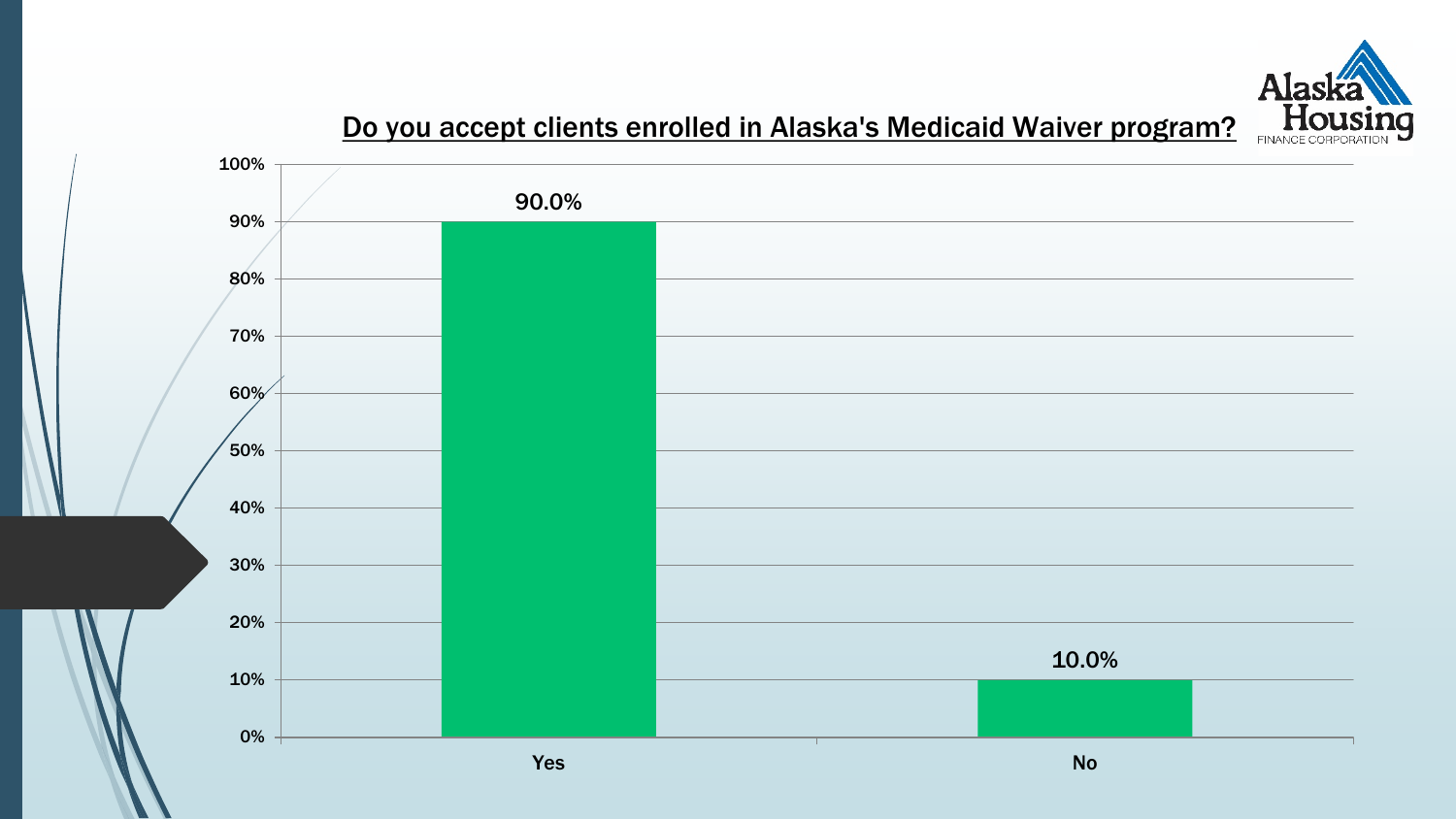

### What percentage of residents currently utilize Medicaid for payment of their care?

| More than 75% | 52% |
|---------------|-----|
|               |     |
| 74% to 50%    | 24% |
|               |     |
|               |     |
| Less than 50% | 24% |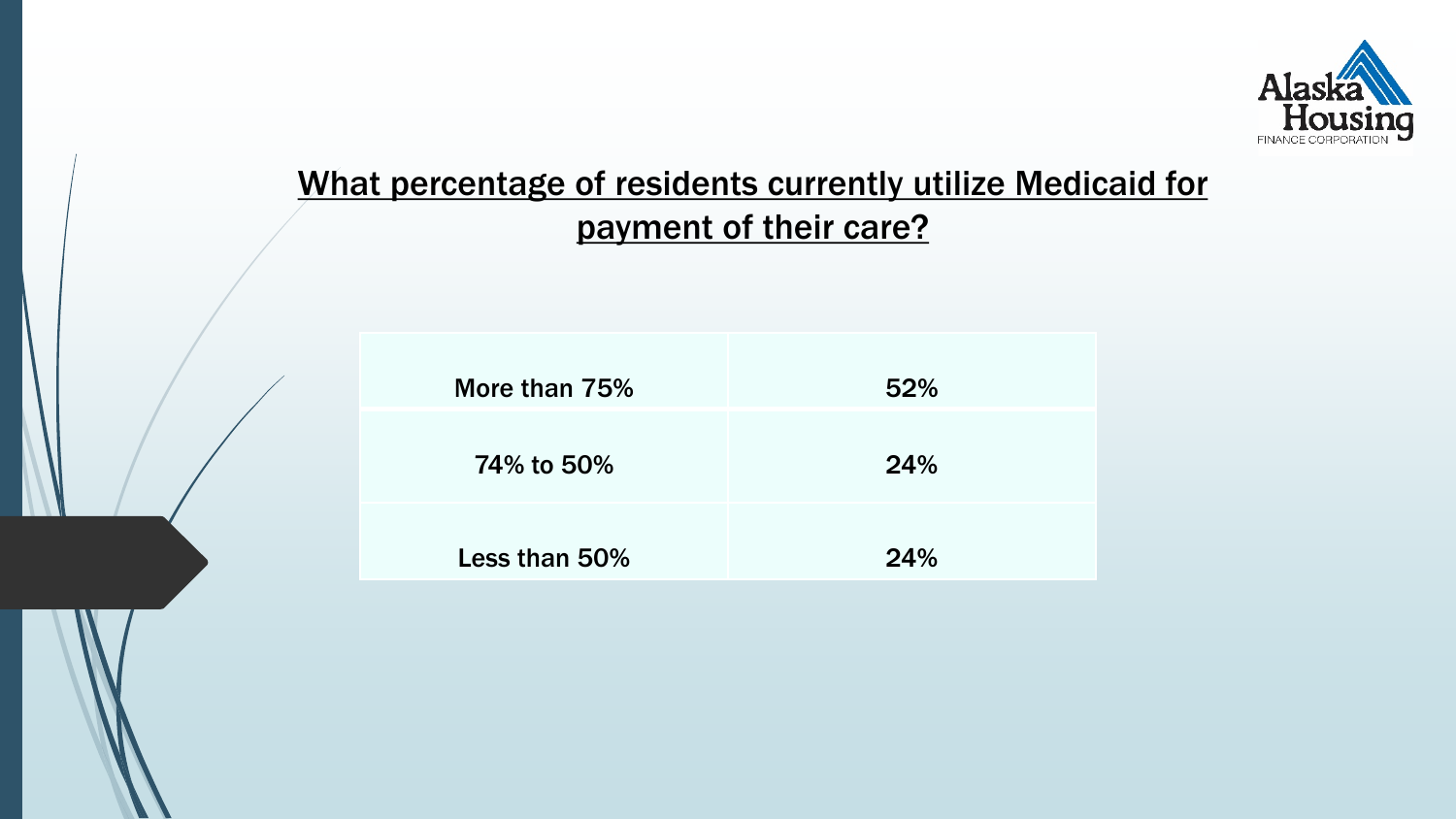

#### Over the past year, how would you rate overall satisfaction with the Alaska Medicaid Waiver program?

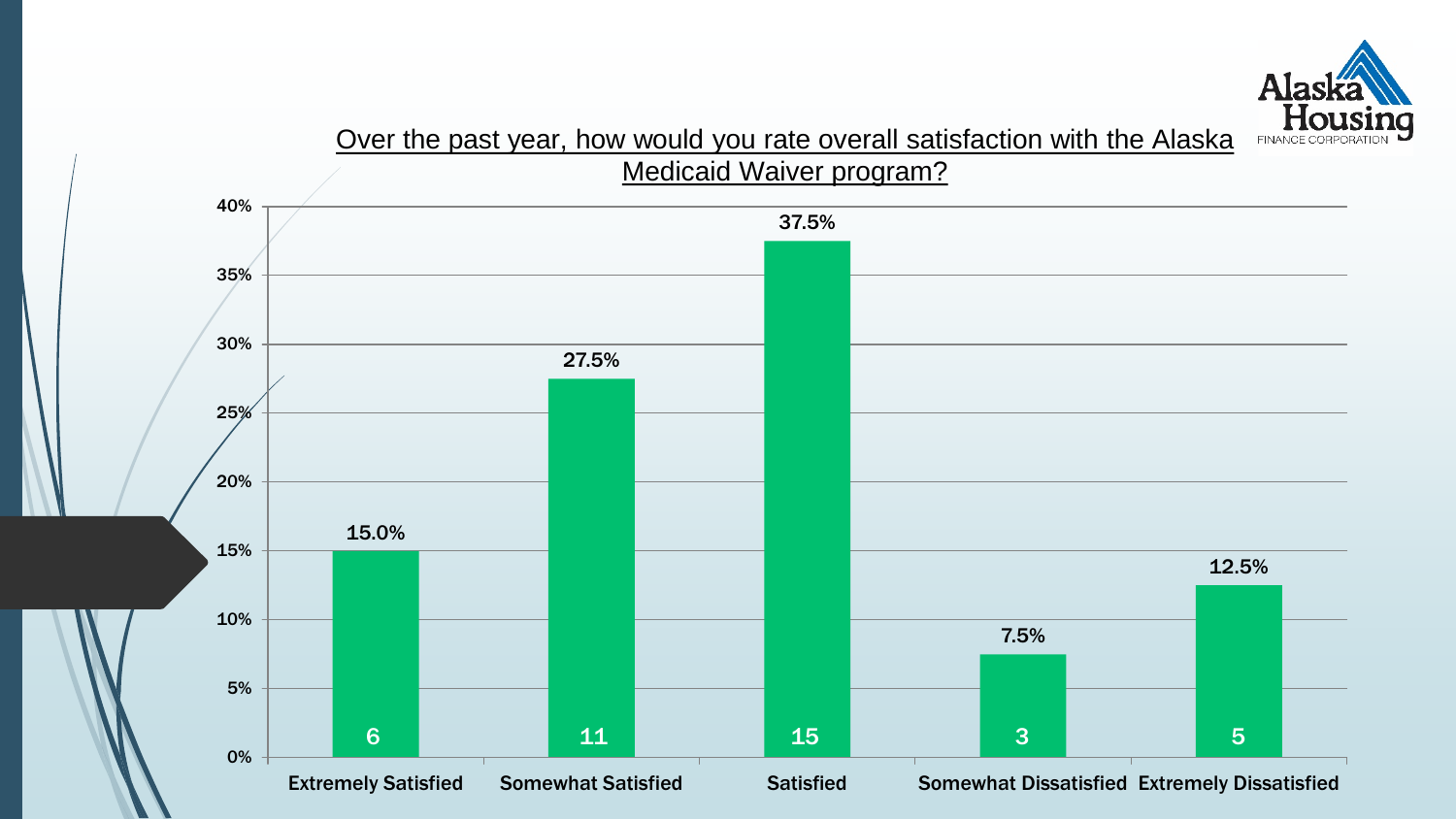#### If you answered dissatisfied (either option) on the previous question, please explain:



"Turn around for billing exceeds 30 days and can take months"

"Medicaid Waiver Program has many challenges and is dysfunctional. Constantly experiencing billing issues"

"You're forced to know all the complex rules if you want to remain in business. Rules are so complex most government employees provide unreliable information."

"In our first year of business we took a \$15,000 loss to services already provided because of complex rules and state employees who were unable to explain them"

"We have never had a time where we were receiving full payment for all residents"

"Slow to approve Plans of Care which means we go without payment for long periods of time"

"Slow to process – billing delays"

"Hospice resident passed away a month ago and we still have not received payment"

"Daily rates need to increase"

"Low compensation for level of care. Acuity based scale should be implemented. We no longer accept Medicaid"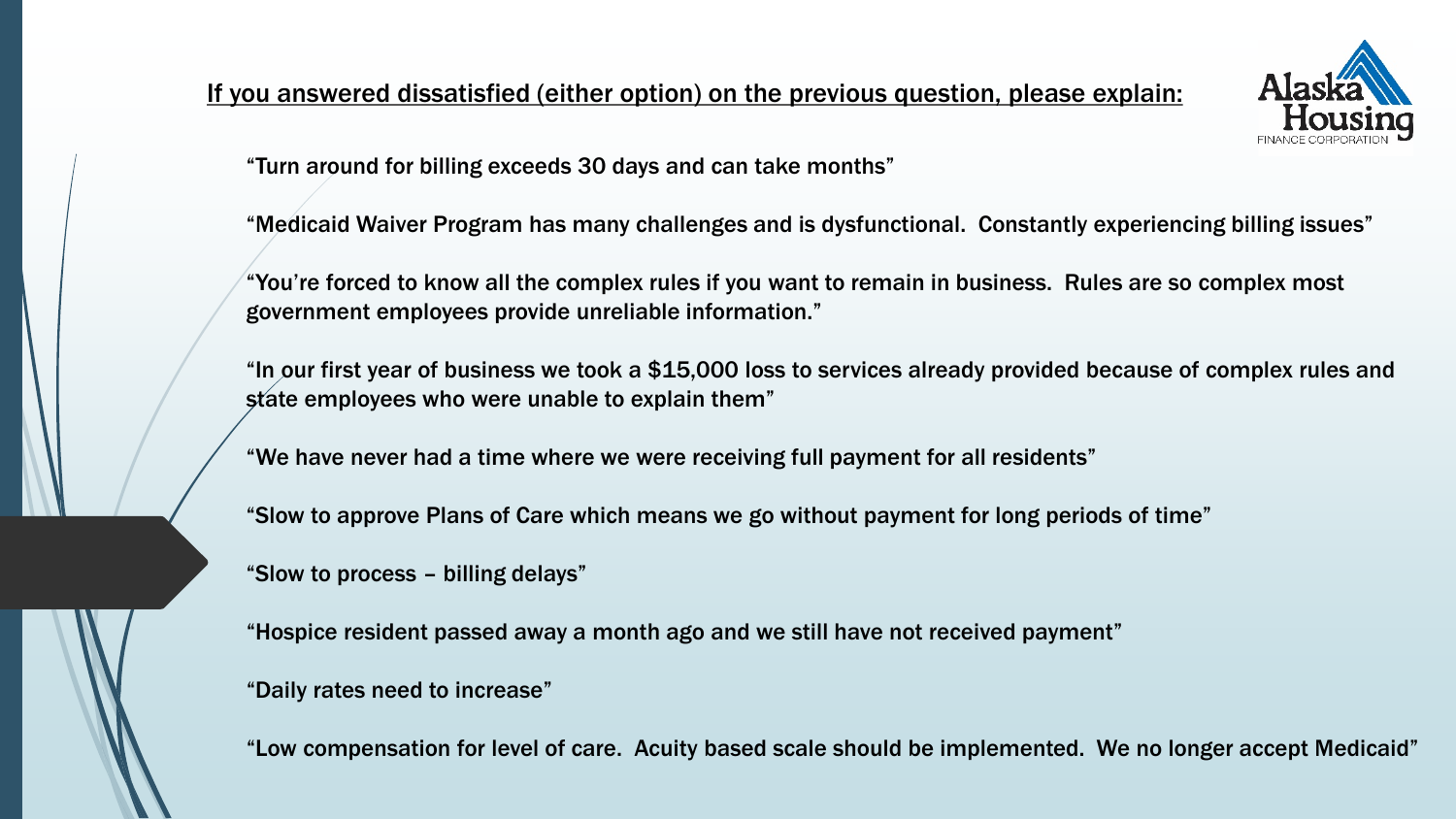

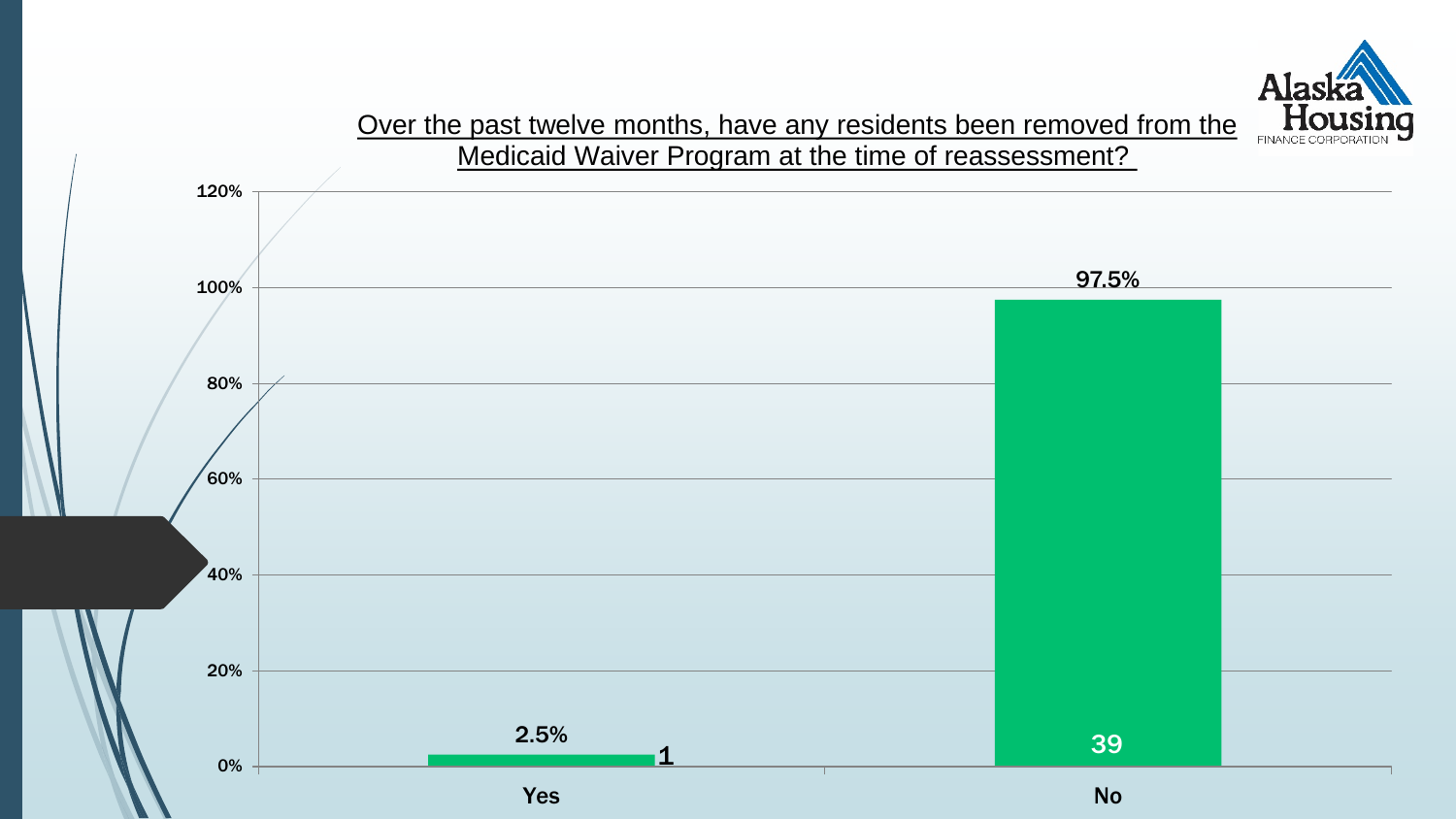

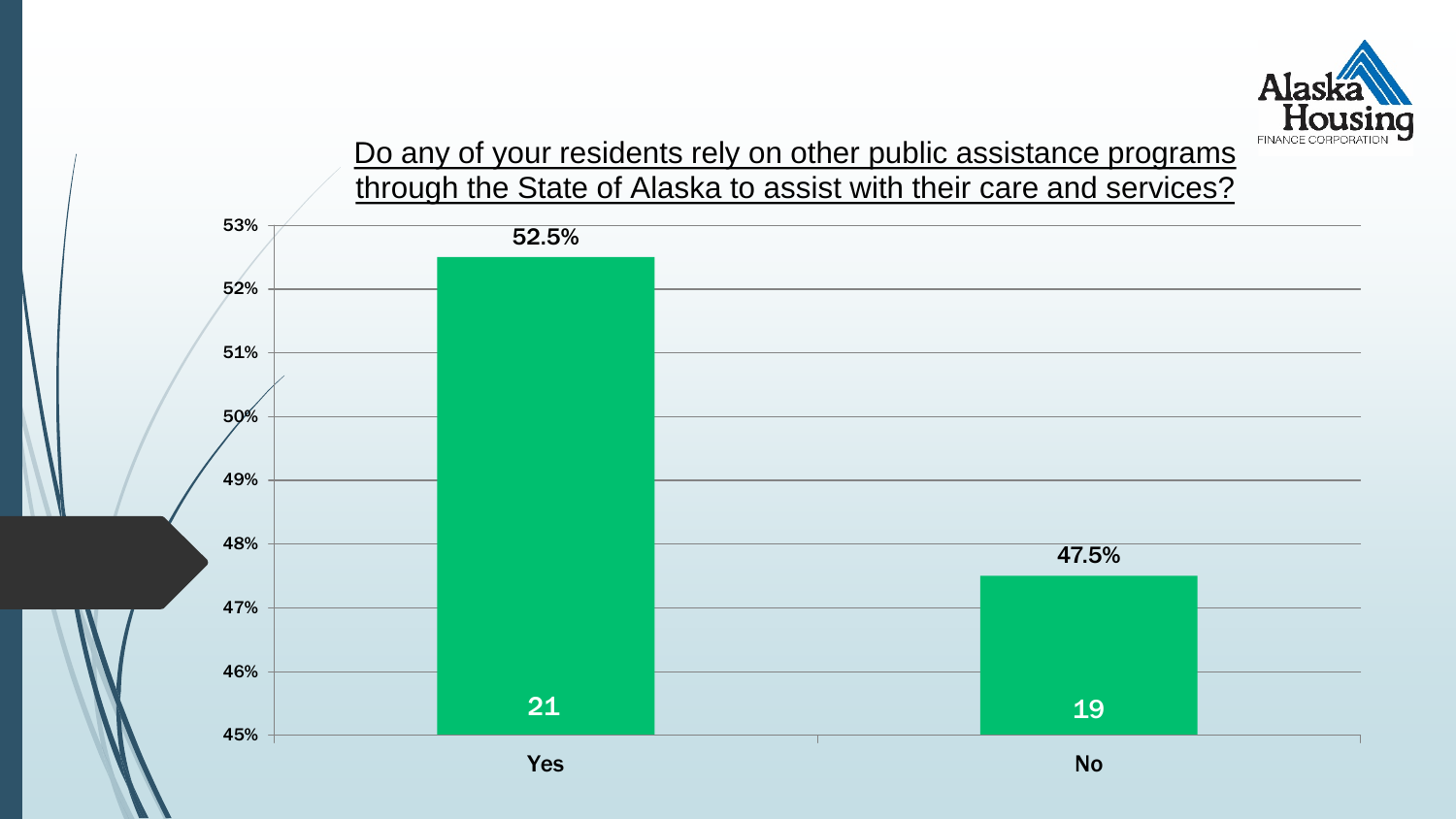

#### Regarding additional public assistance programs, how would you rate your overall satisfaction?

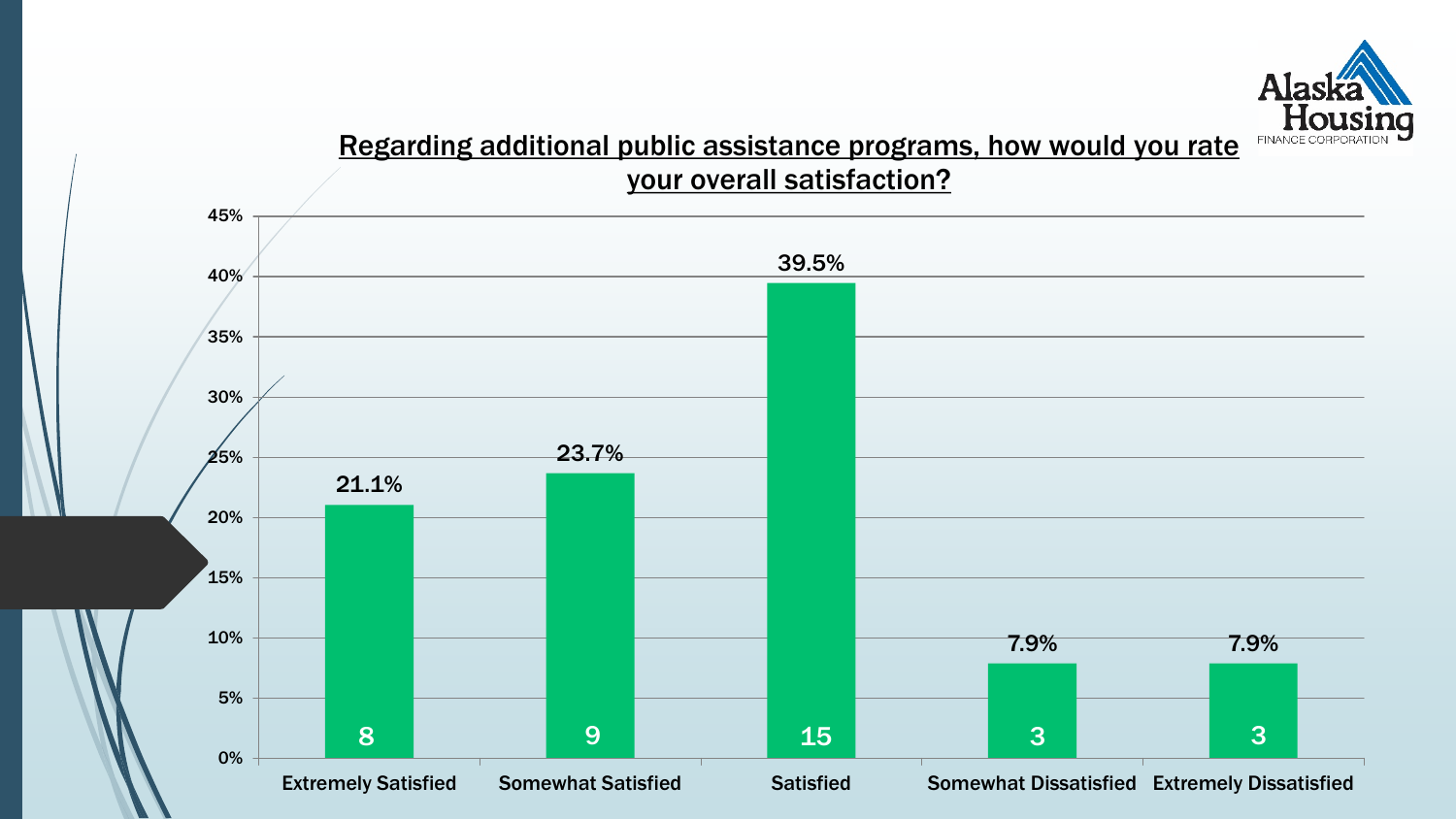

"My experience dealing with Medicaid or additional assistance programs has been horrible"

"Once a resident moves in to a home, providers have to continue to provide services, whether or not they receive payment – until they go through the eviction process in the courts"

"When something is denied by General Relief or Adult Public Assistance, the home doesn't get reimbursed and they have no rights to access the information to know if there's a problem from the beginning"

"General Relief simply does not pay enough for 24-hour care for individuals"

"Slow to respond, can't get much support or assistance"

"Adult Public Assistance has to approve Waiver recipients – timeframe is too long. General Relief does not pay enough and often doesn't pay for months at a time"

"We no longer accept General Relief as the work required for the very low pay is not worth it"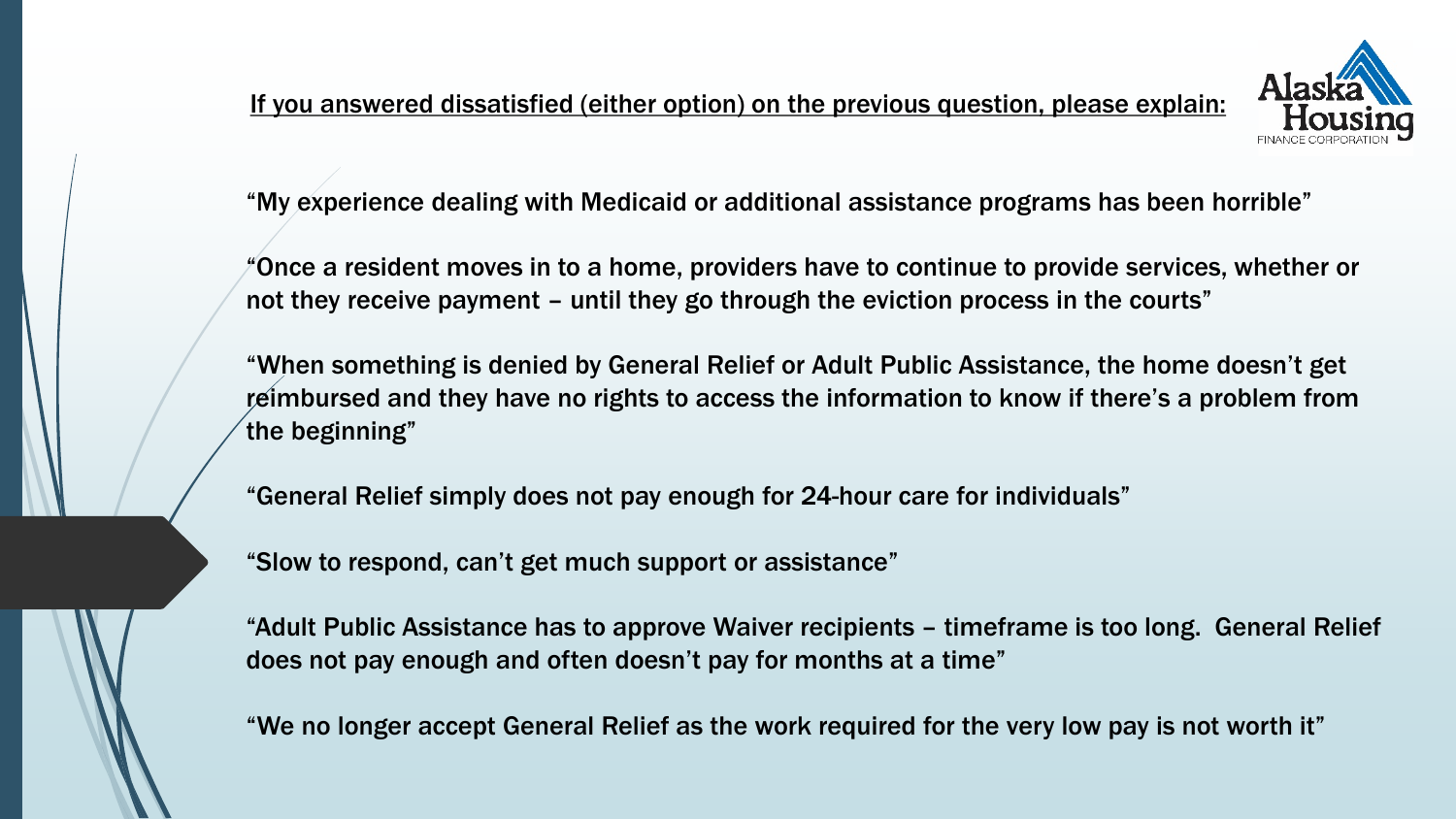

# What percentage of your residents private pay

#### (long-term care insurance or private funds) for their assisted living care?

| More than 75% | <b>15%</b> |
|---------------|------------|
| 74% to 50%    | 3%         |
| Less than 50% | 82%        |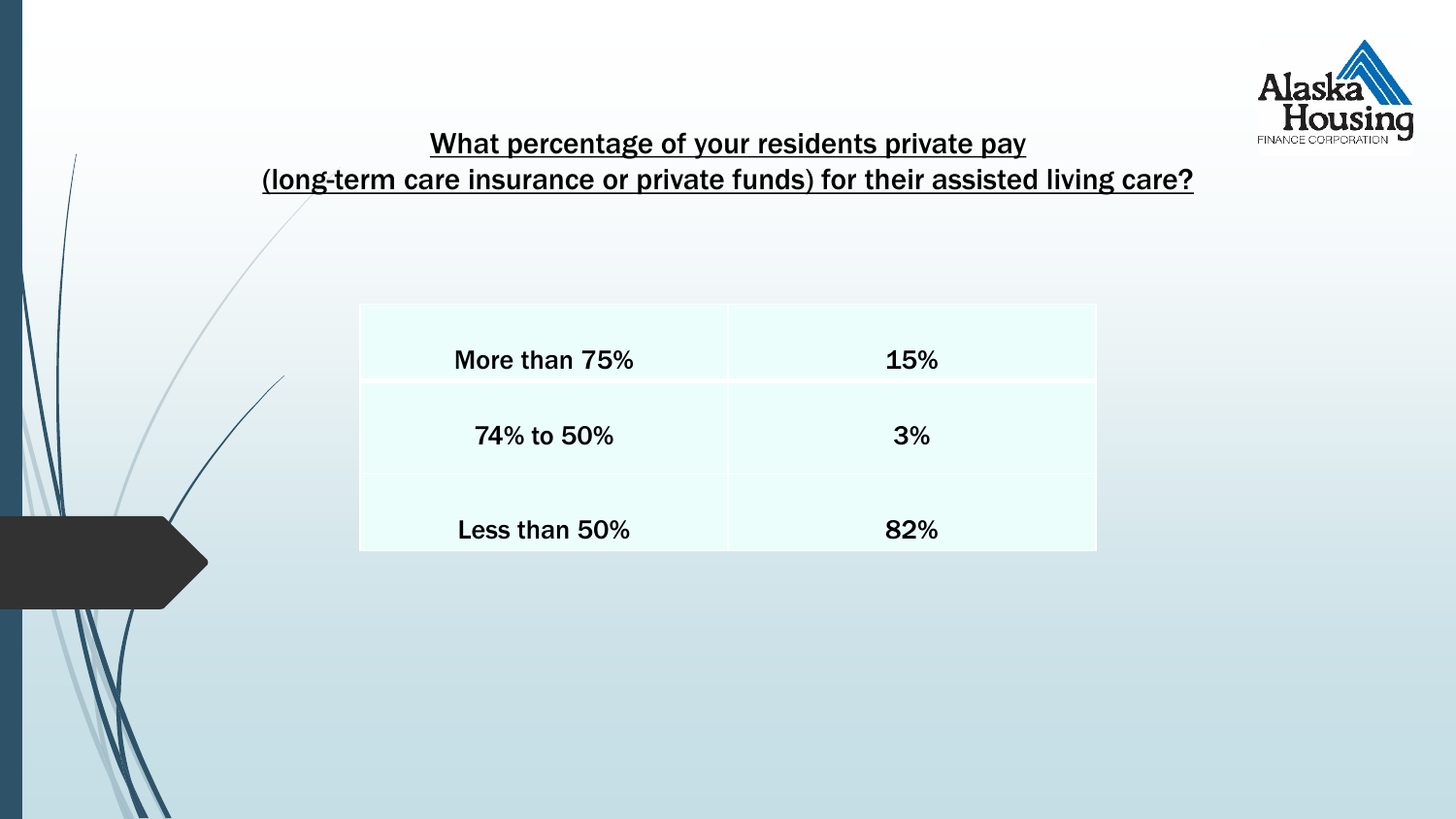

### What is the average monthly fee for private pay residents?

| \$2,000 - \$2,999        | 3%  |
|--------------------------|-----|
| \$3,000 - \$3,999        | 6%  |
| \$4,000 - \$4,999        | 9%  |
| \$5,000 - \$5,999        | 22% |
| \$6,000 - \$6,999        | 38% |
| \$7,000 - \$7,999        | 13% |
| <b>More than \$8,000</b> | 9%  |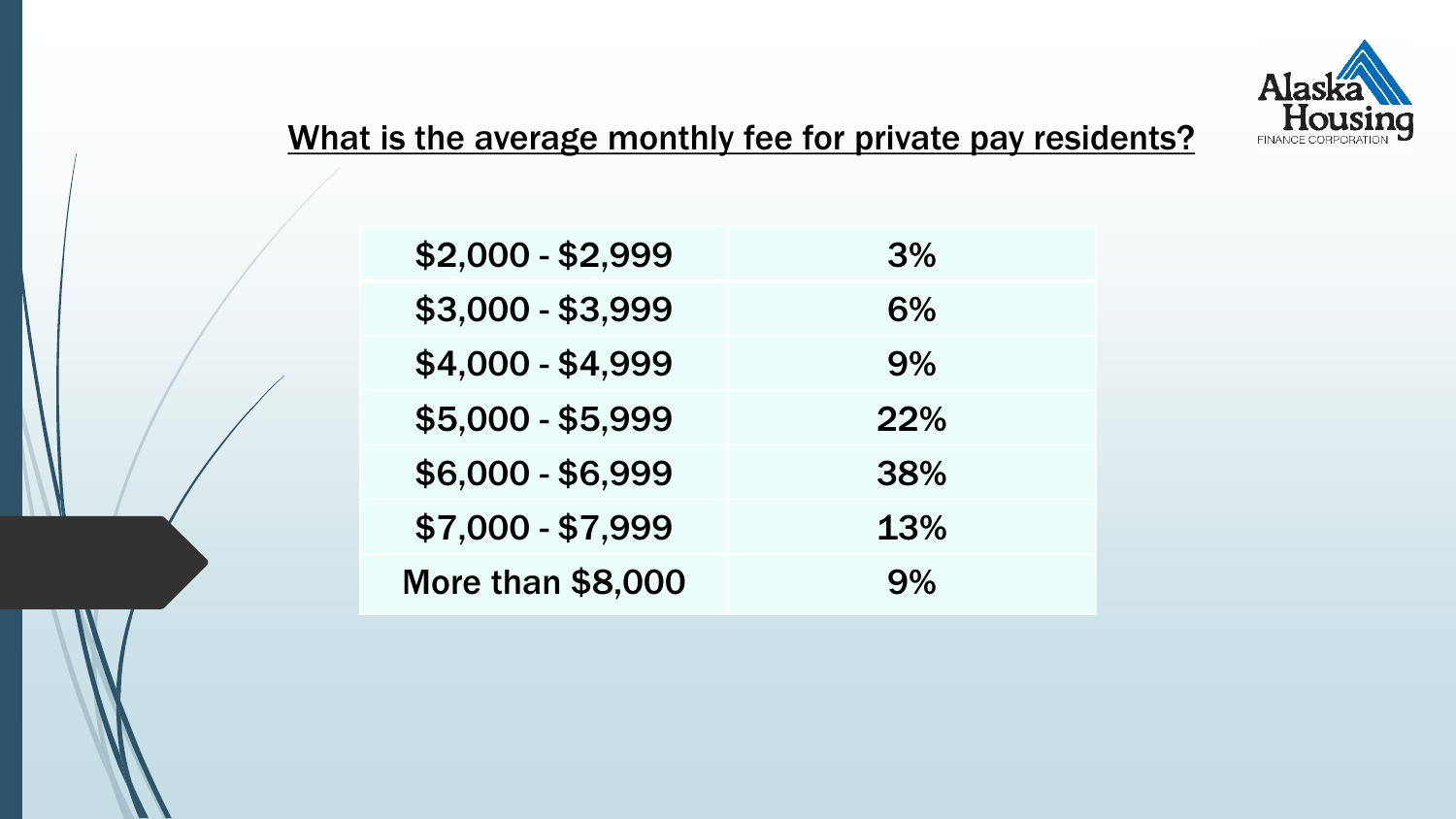

What percentage of your residents rely on family members for payment of their assisted living care?

| All          | 6%  |
|--------------|-----|
| Less than 5% | 3%  |
| About 33%    | 12% |
| <b>None</b>  | 79% |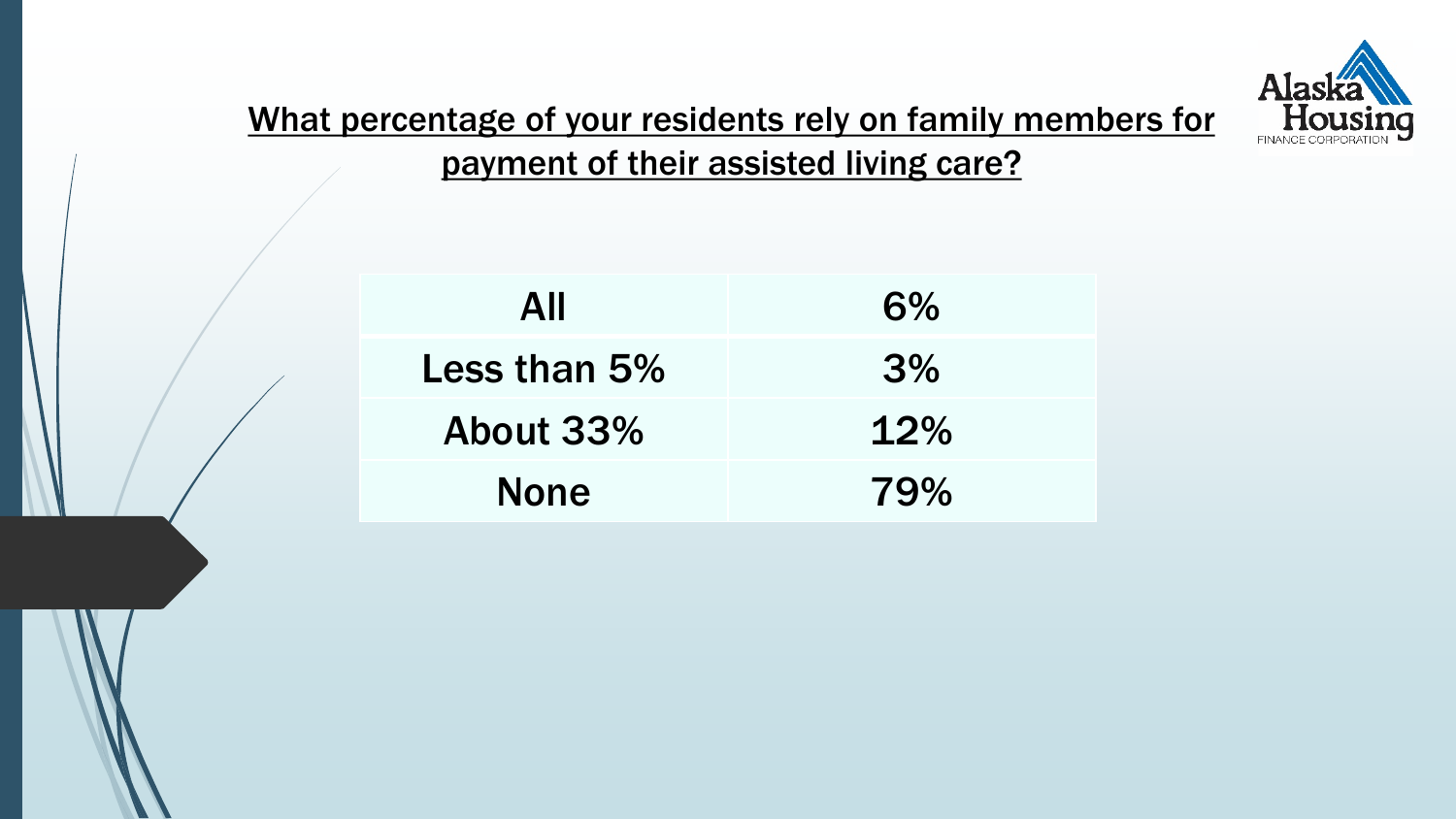

#### Has your facility increased, decreased, or remained the same with respect to size over the last year?

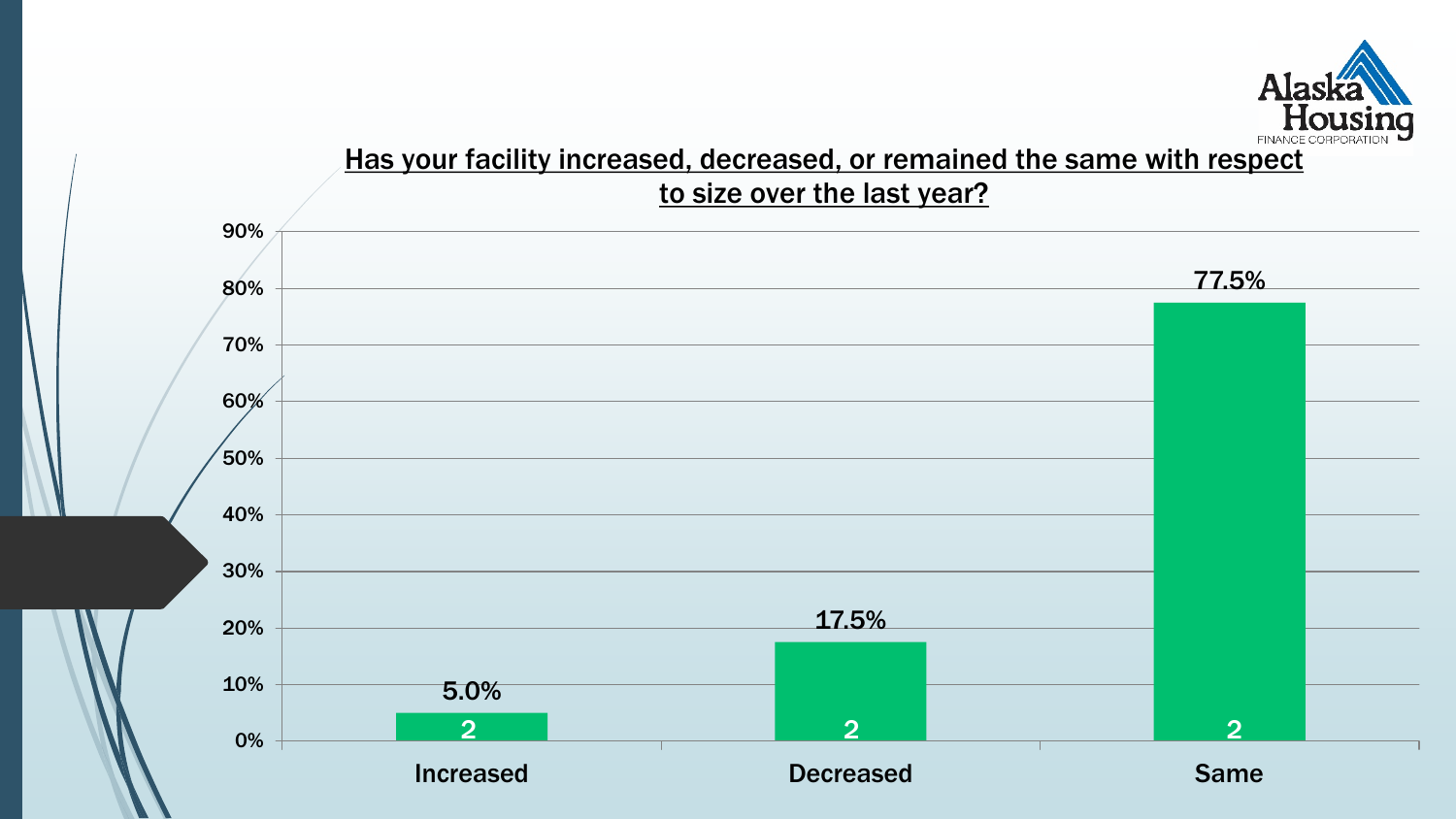

### Do you have plans to expand the size of your current home in the future?

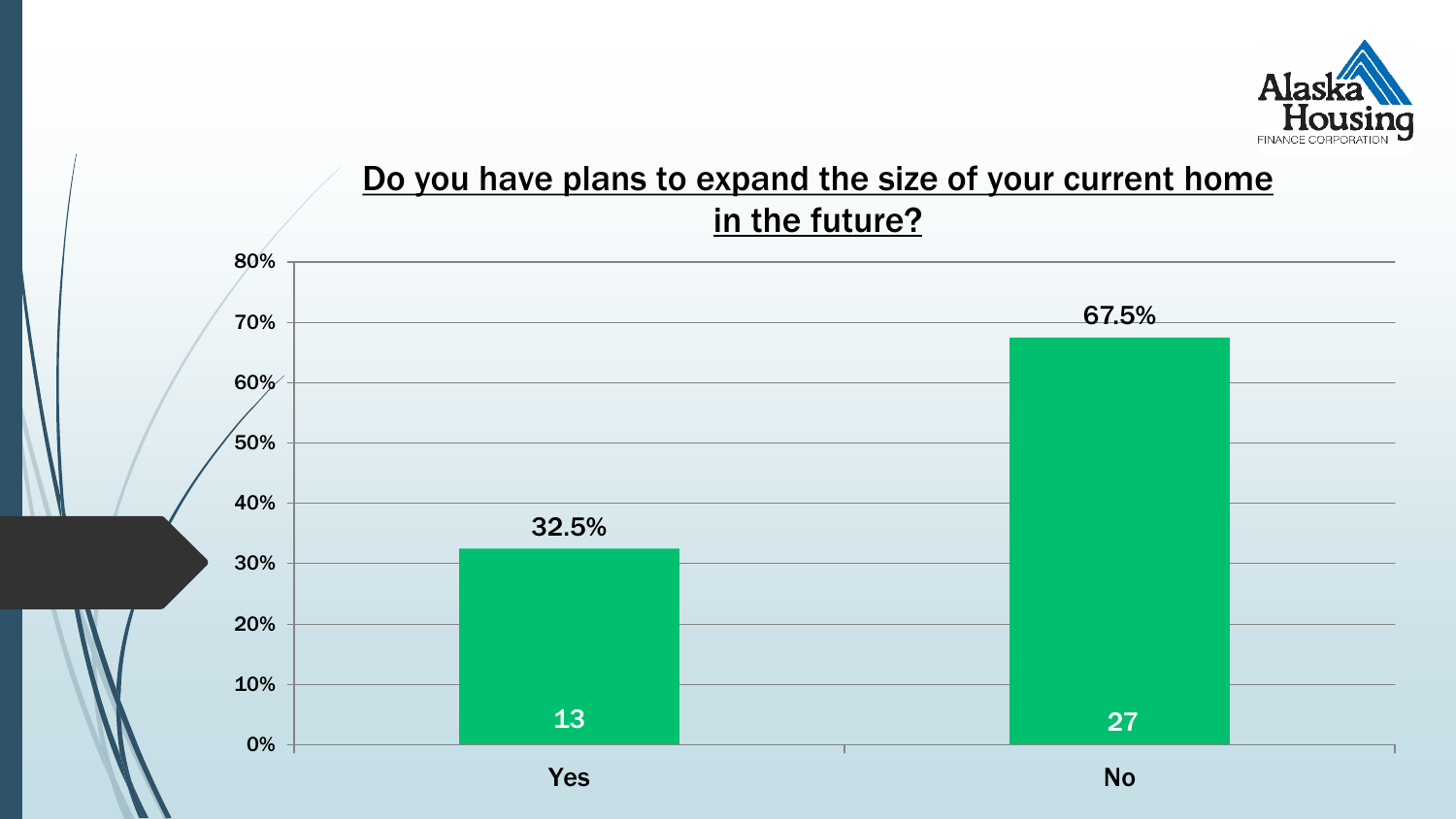

#### Has your business model changed over the last year to better address the assisted living needs of seniors?

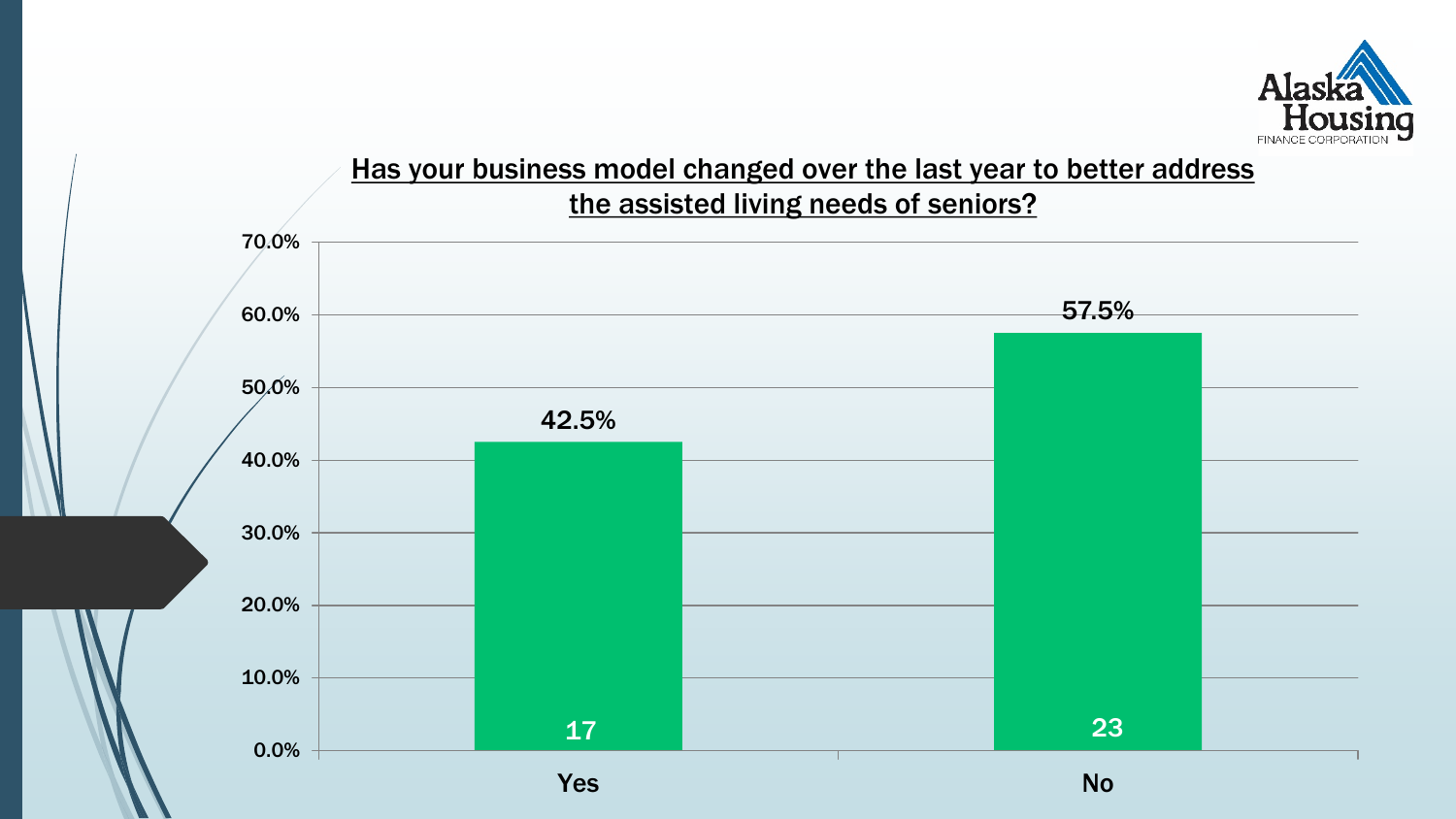

#### Contrasting clients today, to previous years, how have levels of care changed in your opinion?

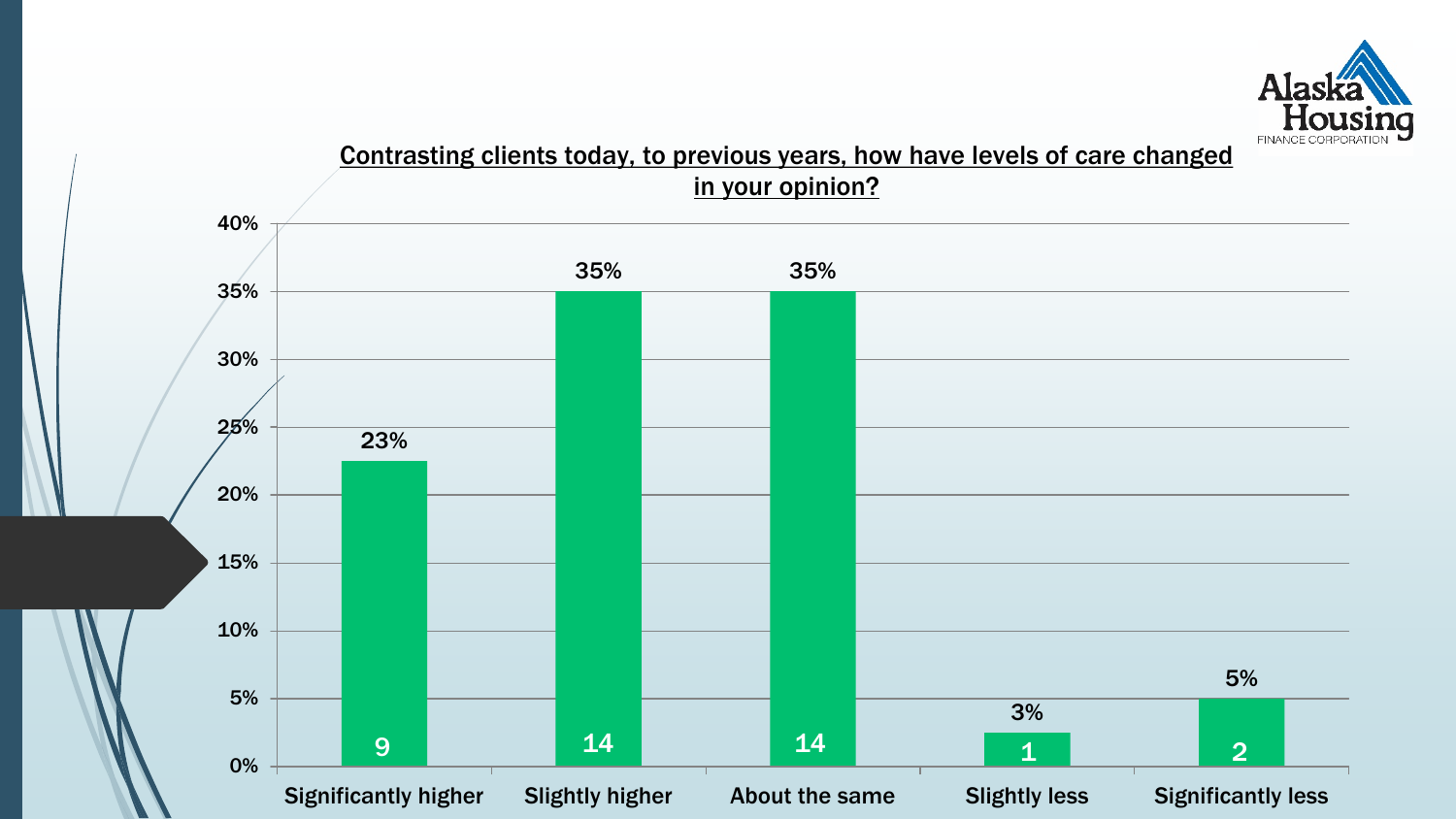

### Over the last year, has the age of your residents changed in your home?

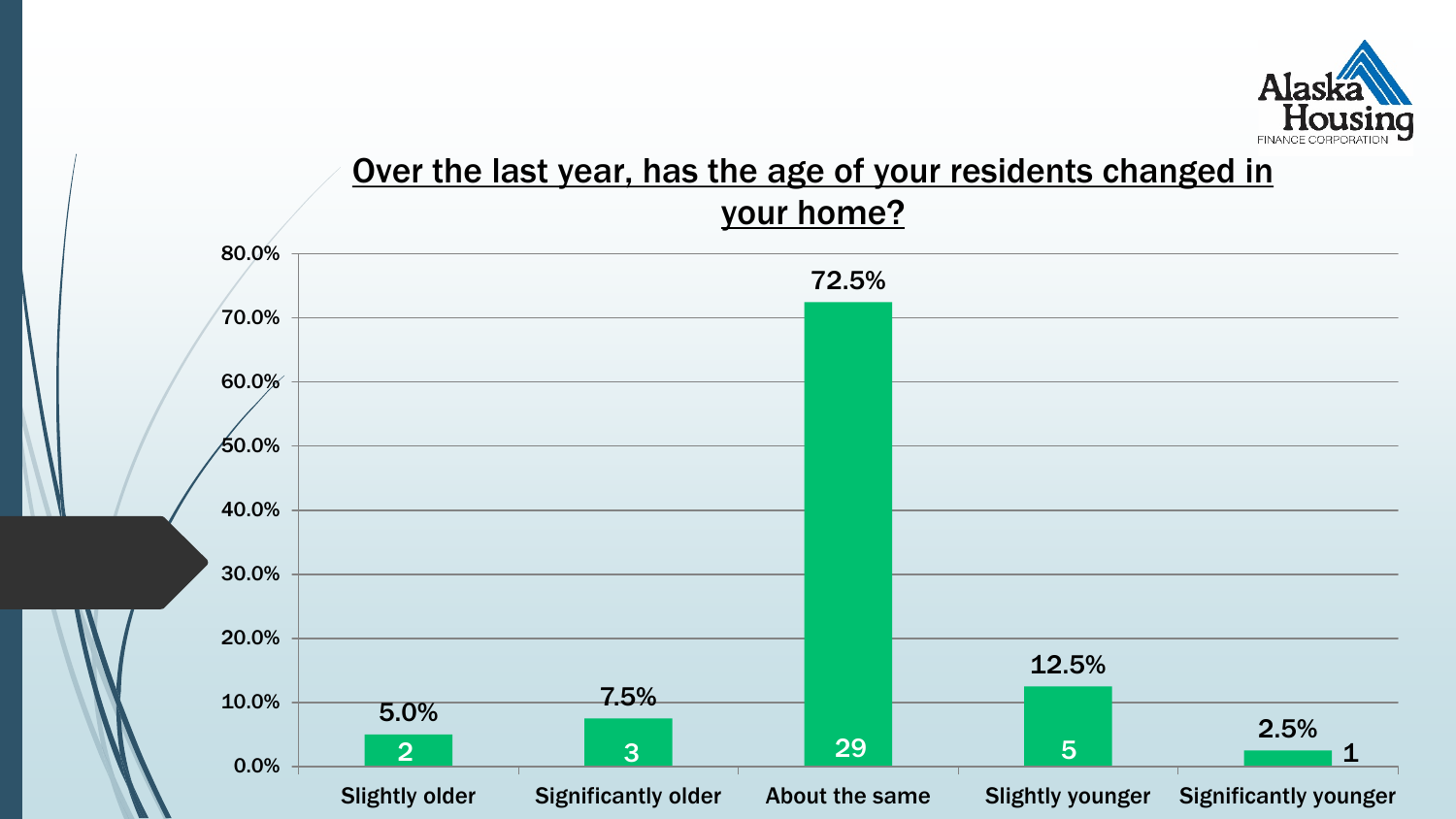

How would you rate the assisted living market in the Municipality of Anchorage today?

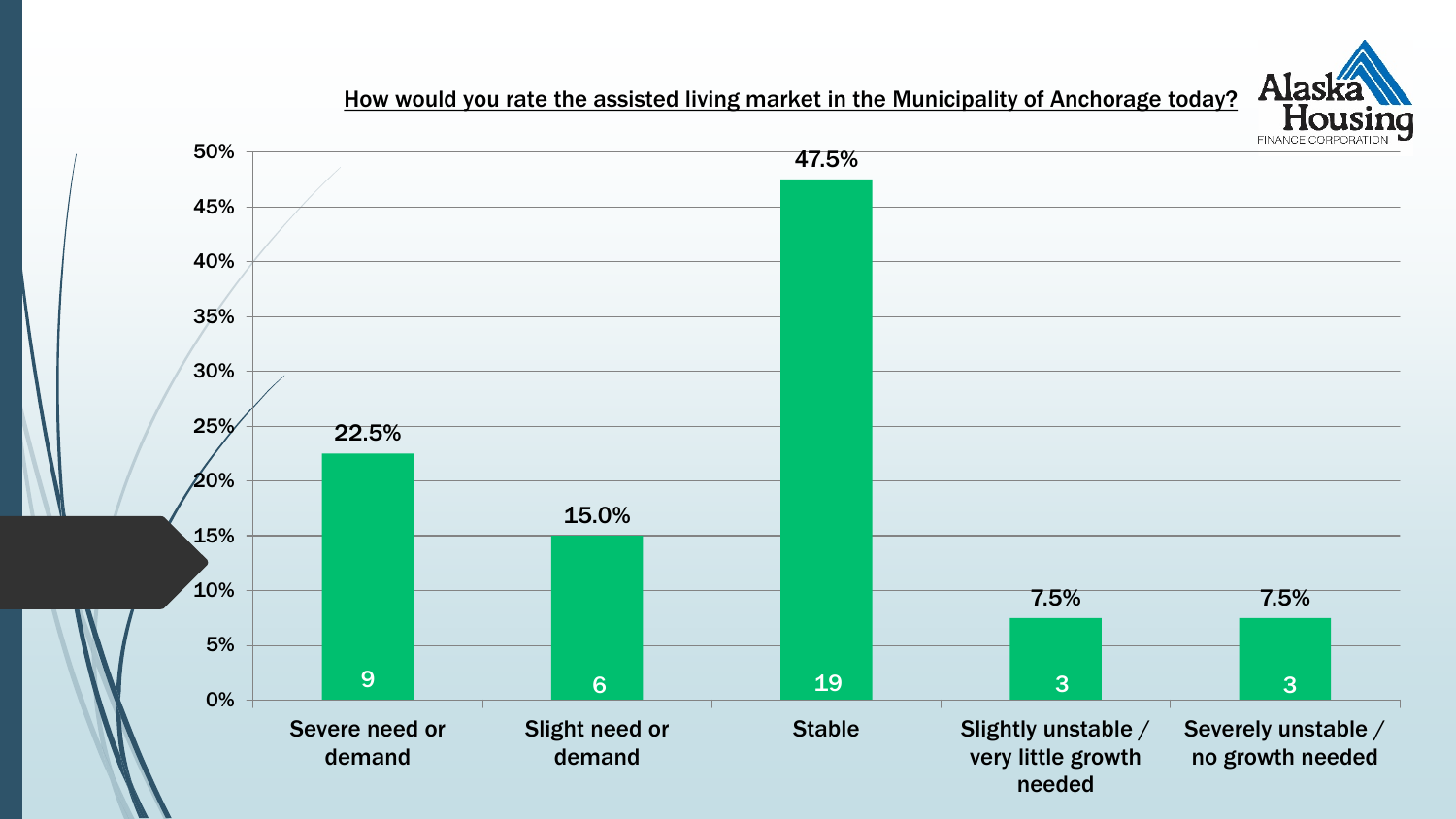

If you answered unstable (either option) in the previous question, please explain your concerns:

"Larger facilities just opened up making it harder to find residents"

"Not all Assisted Living Homes are meeting full occupancy"

"Not sure as we only opened 5 months prior to the Coronavirus Pandemic"

"Either there are too many homes, or too many large facilities putting smaller homes out of business. I have not been able to get to full occupancy since opening two years ago"

"A lot of competition"

"With larger homes coming in, it seems the smaller homes may start to get squeezed out"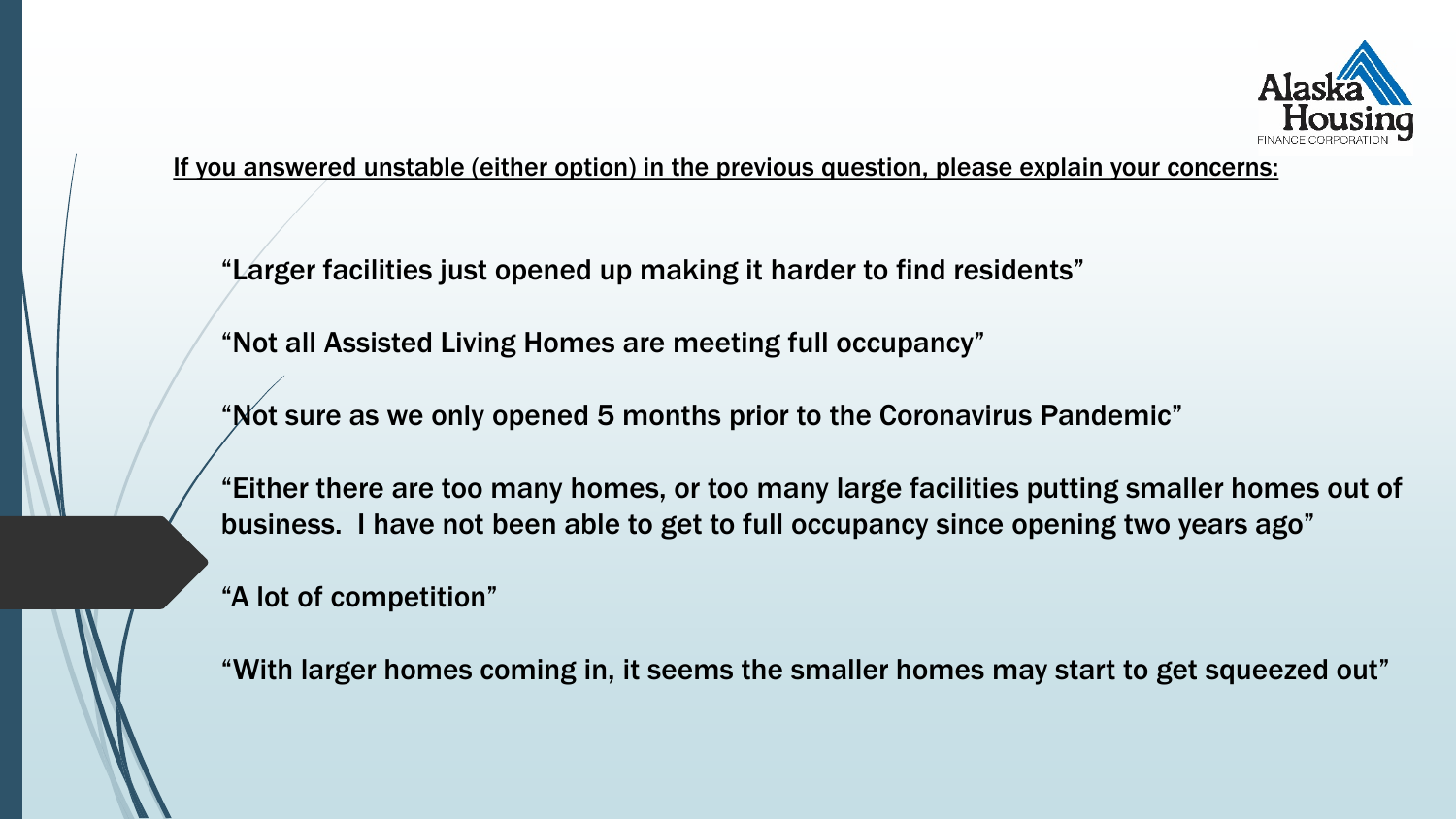#### Looking ahead over the next 1-2 years, what do you feel are the most significant issues affecting the assisted living industry in the Municipality of Anchorage?

"General Relief is too low compared to cost of operations and actual level of care costs"

"Large homes will put smaller homes out of business"

"Expansion of assisted living homes as elderly population grows"

"Increased acuity levels"

"Structure of Medicaid program and providers not being able to receive payments for services within a reasonable time frame"

"Competition"

"Payments"

"Magnitude of regulations and recent adversarial oversight agencies that make you prove you're not a bad home"

"Getting low on supplies to operate the home"

"Long time operators closing their homes due to changes and competition"

"Staff to resident ratios"

"Clients denied Medicaid Waiver services"

"Cost of actual care versus what is reimbursed by Medicaid" \$6,000 to \$10,000 vs. \$4,200 Medicaid and \$2,000 GR

"Quality of staff – impossible to find workers for \$13/hour"

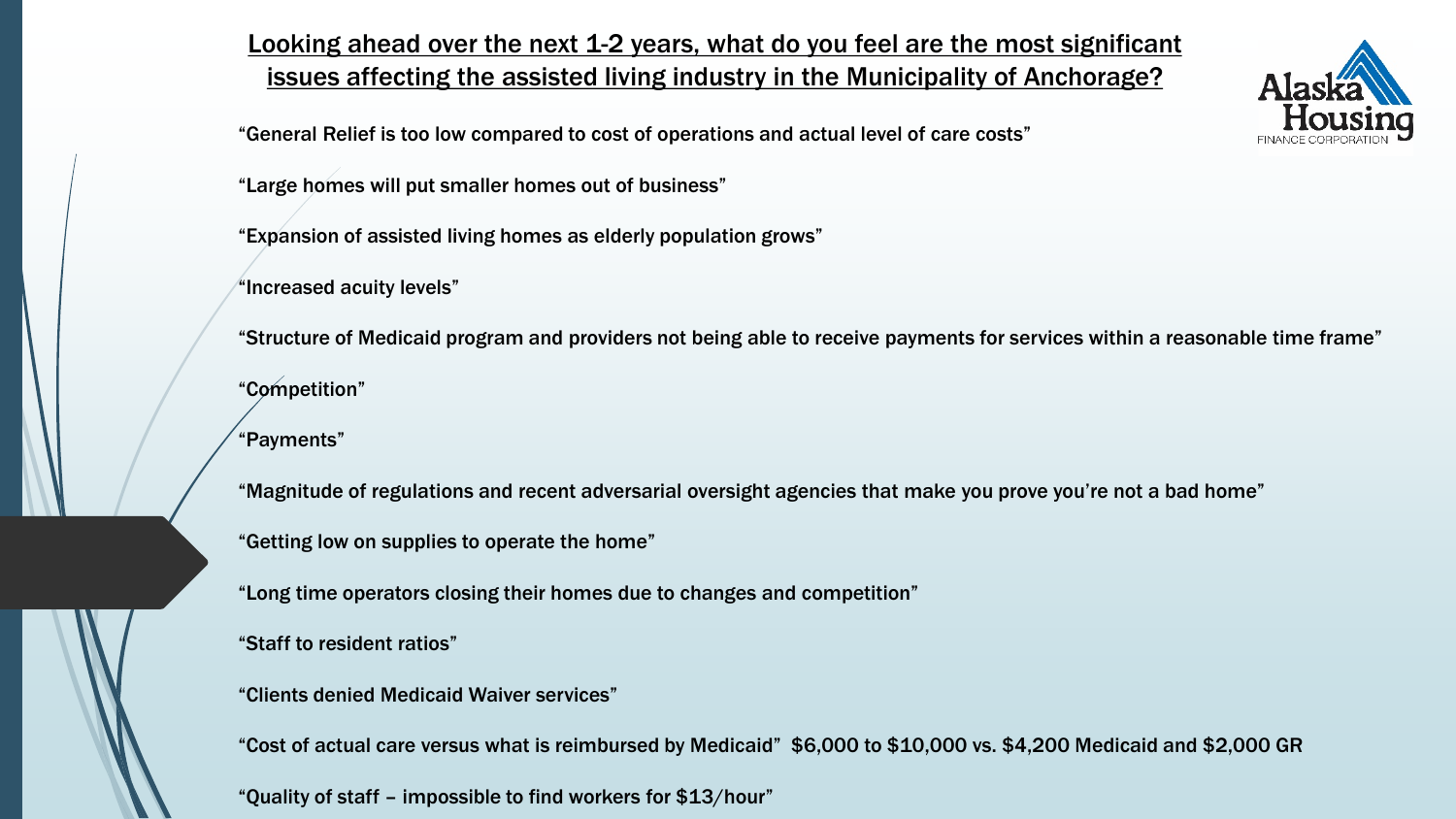### Is your assisted living home fully accessible for the handicapped?

Alaska Hou

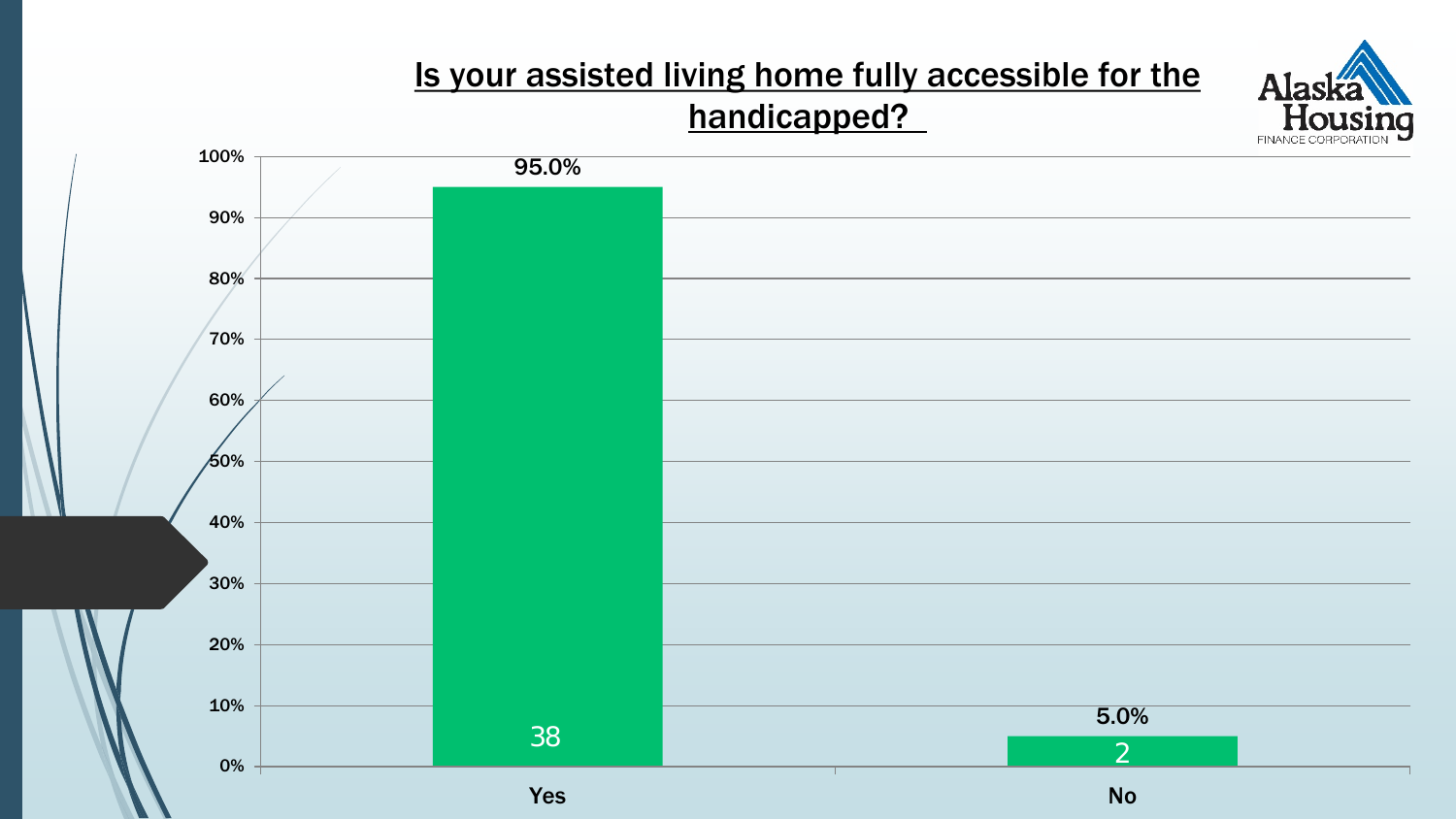

#### Do you have elevators, chairlifts or similar items in your home to assist residents?

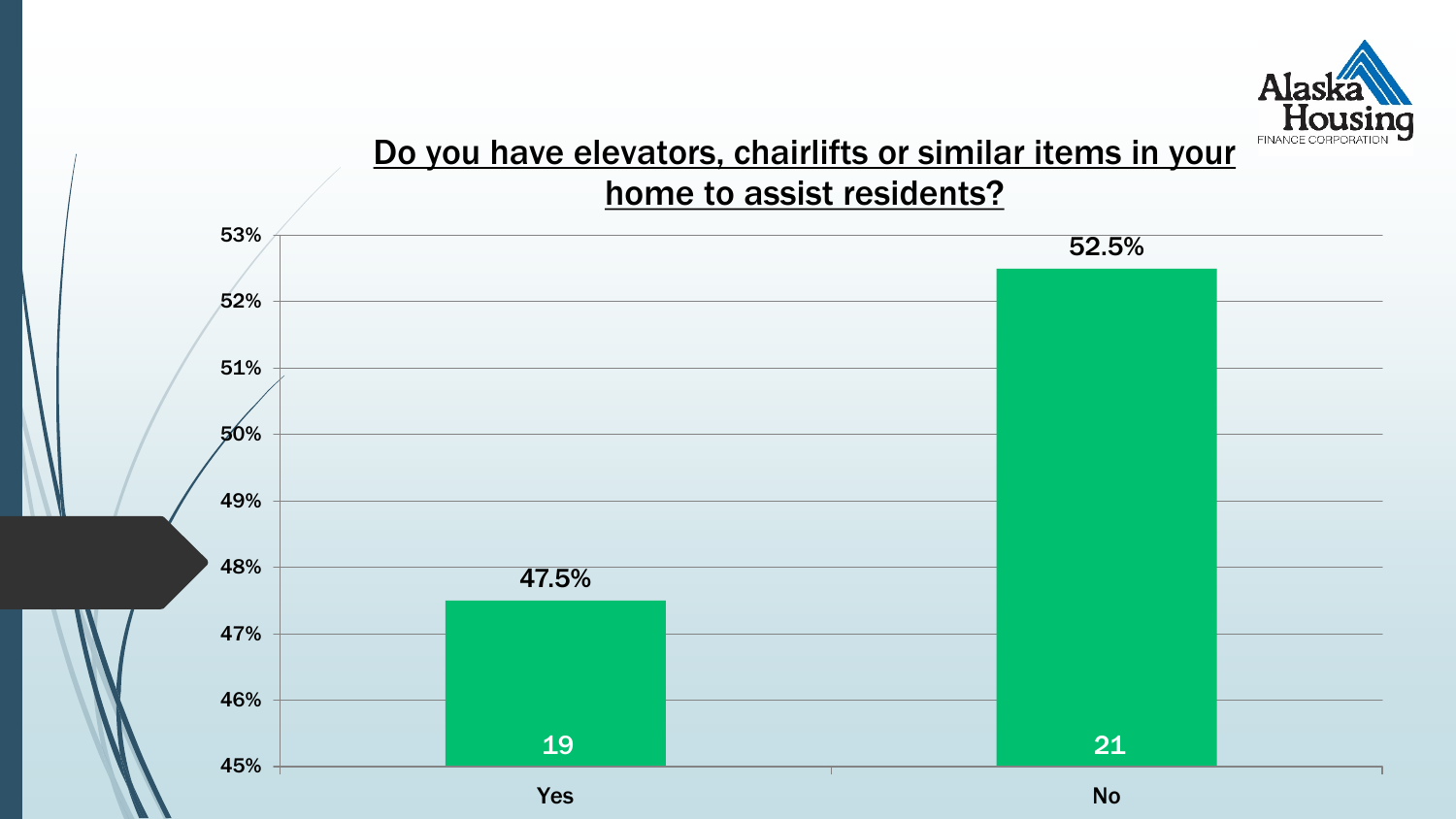

### What design style best describes your assisted living home?

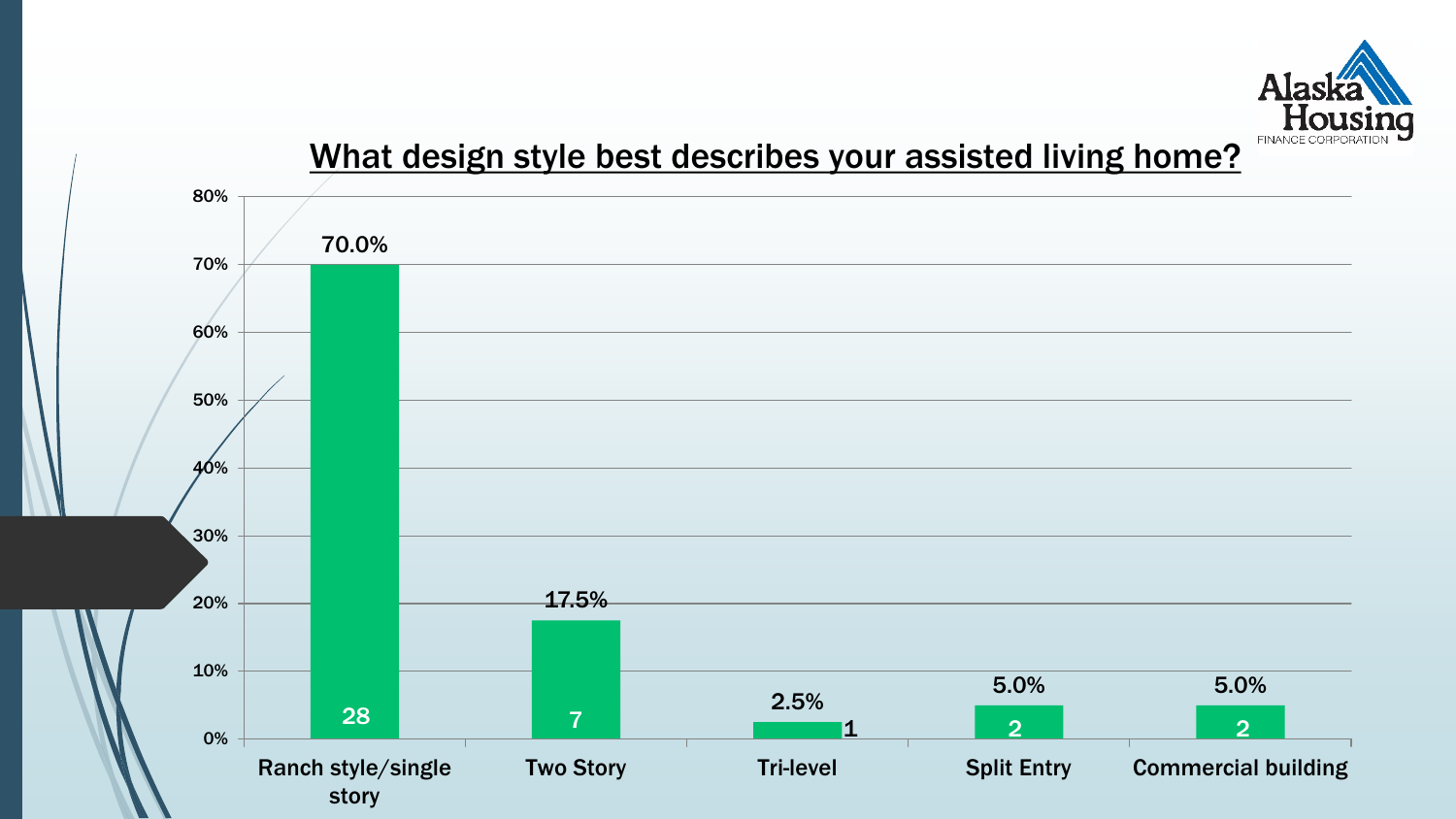

#### How do you market your home to attract residents? (Check all that apply)

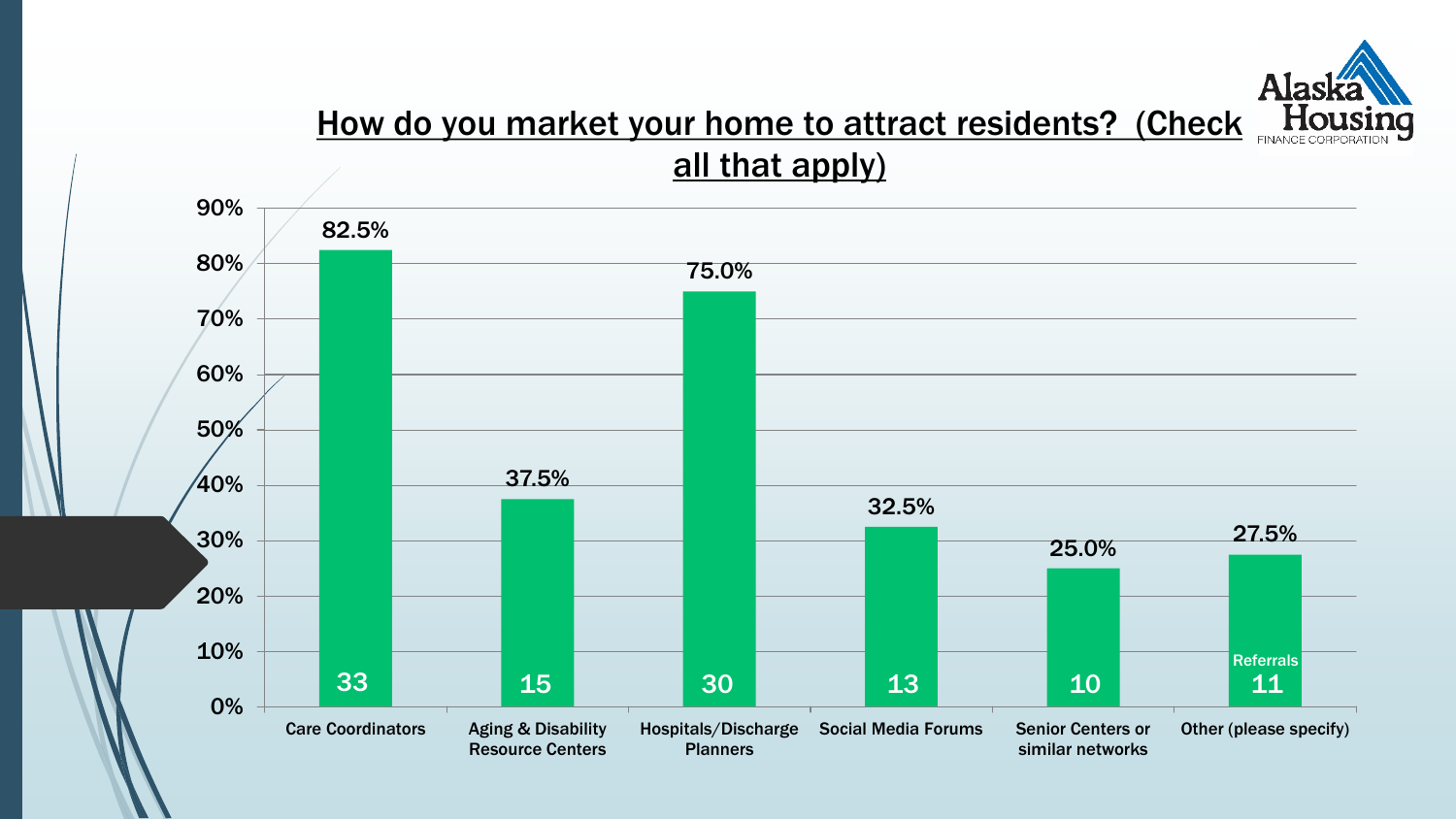

#### <u>Are you able to accommodate the needs of memory care patients who</u> may experience challenging behaviors, such as wandering or more?

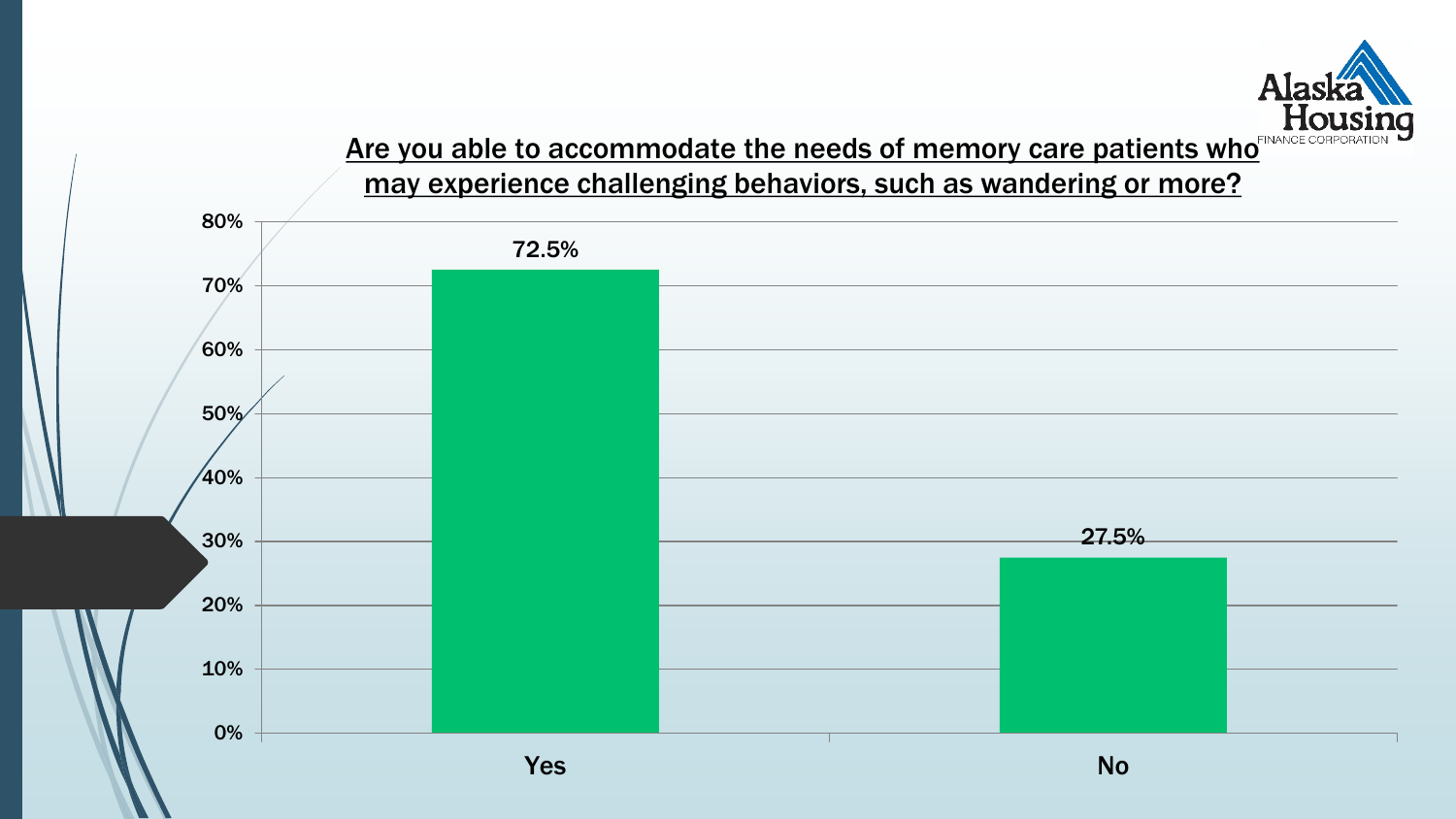

### What is the average monthly cost of food for one resident?

| \$200-299 | 13% |
|-----------|-----|
| \$300-399 | 16% |
| \$400-499 | 19% |
| \$500-599 | 32% |
| \$600-699 | 13% |
| $$700+$   | 7%  |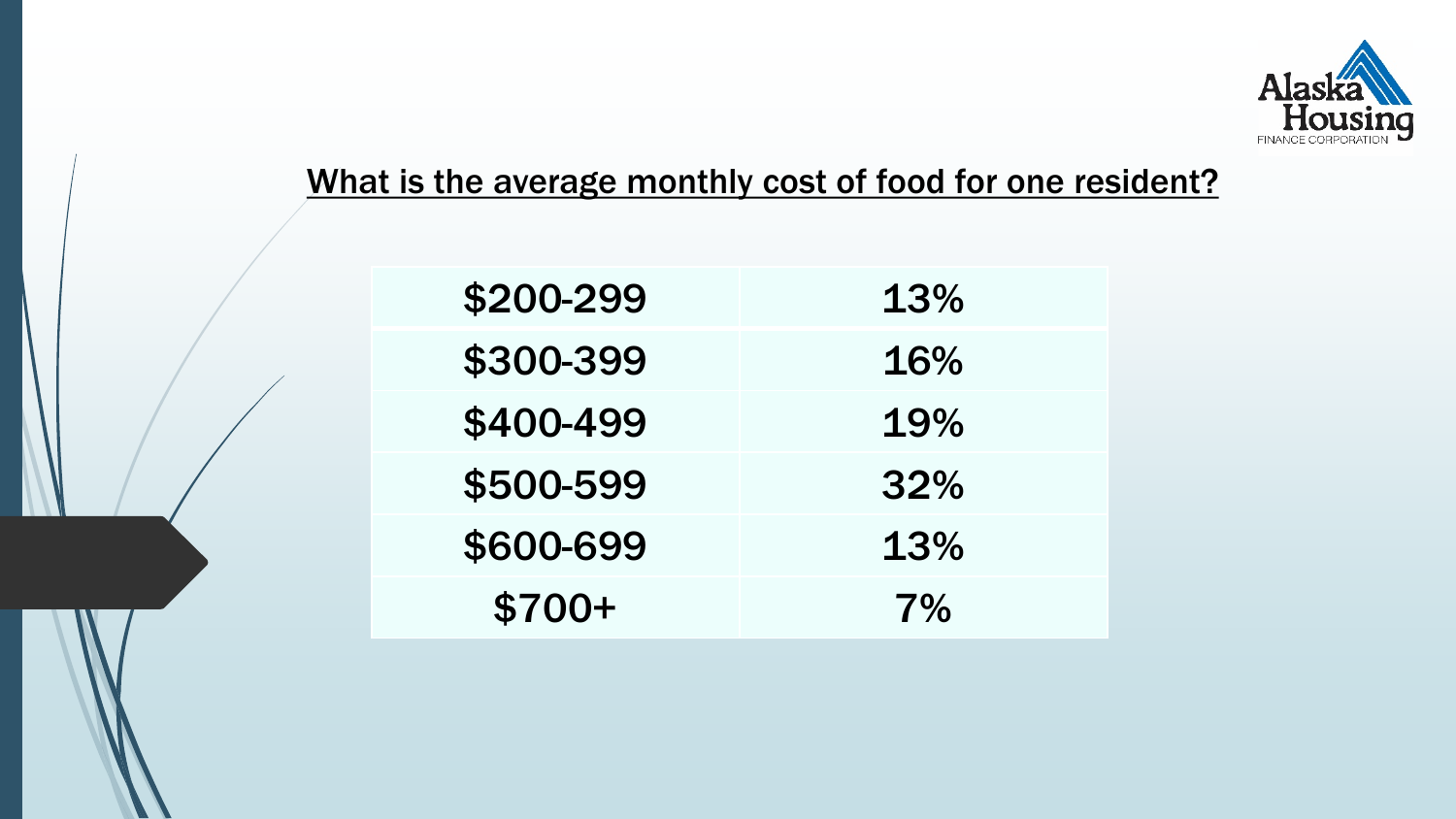

#### Under which medical condition would a senior be discharged as service needs exceed the capacity of your home?

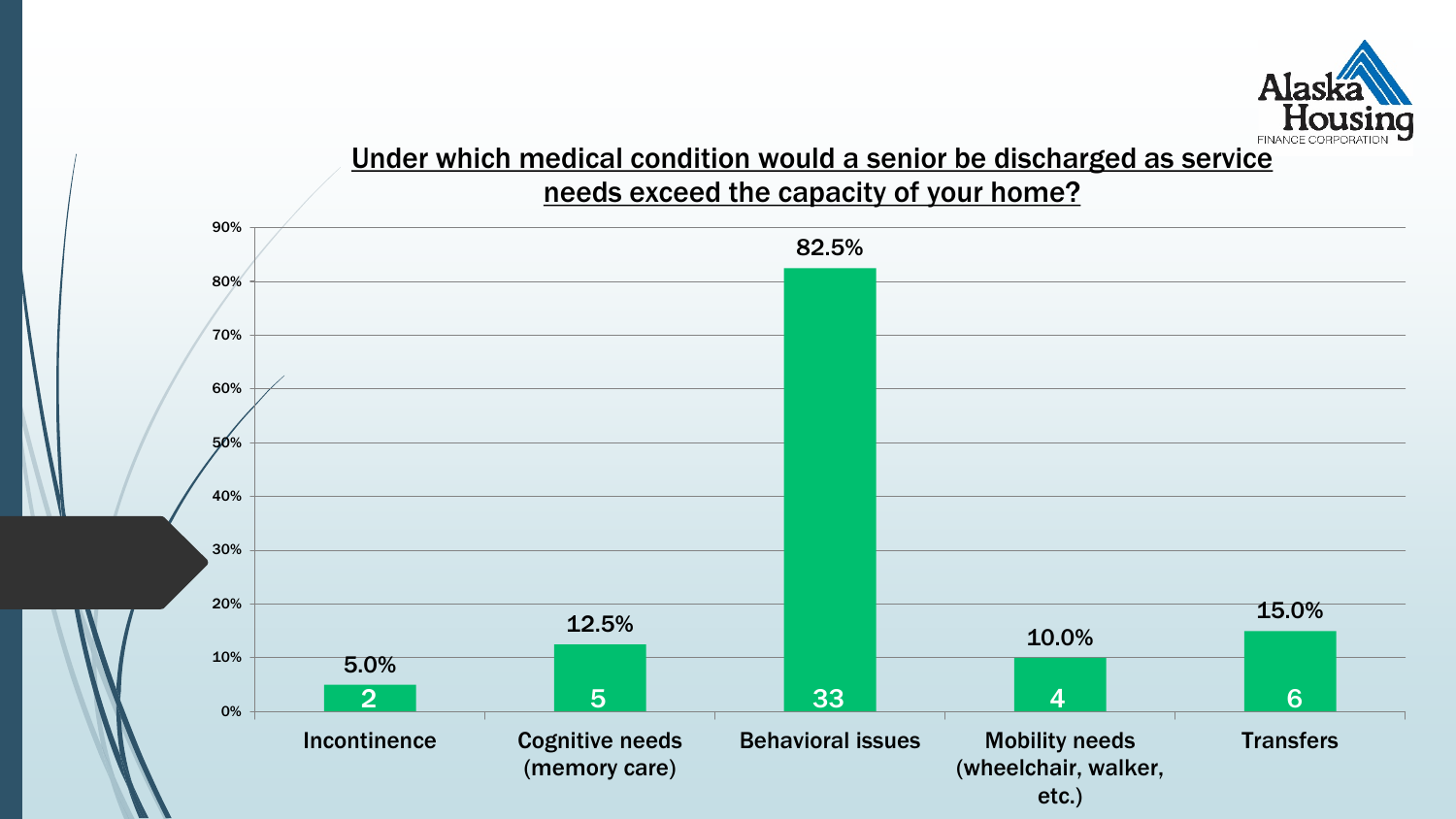

### What is the average age of residents in your home today?

| <b>50s</b> | 13% |
|------------|-----|
| <b>60s</b> | 25% |
| <b>70s</b> | 31% |
| $80+$      | 31% |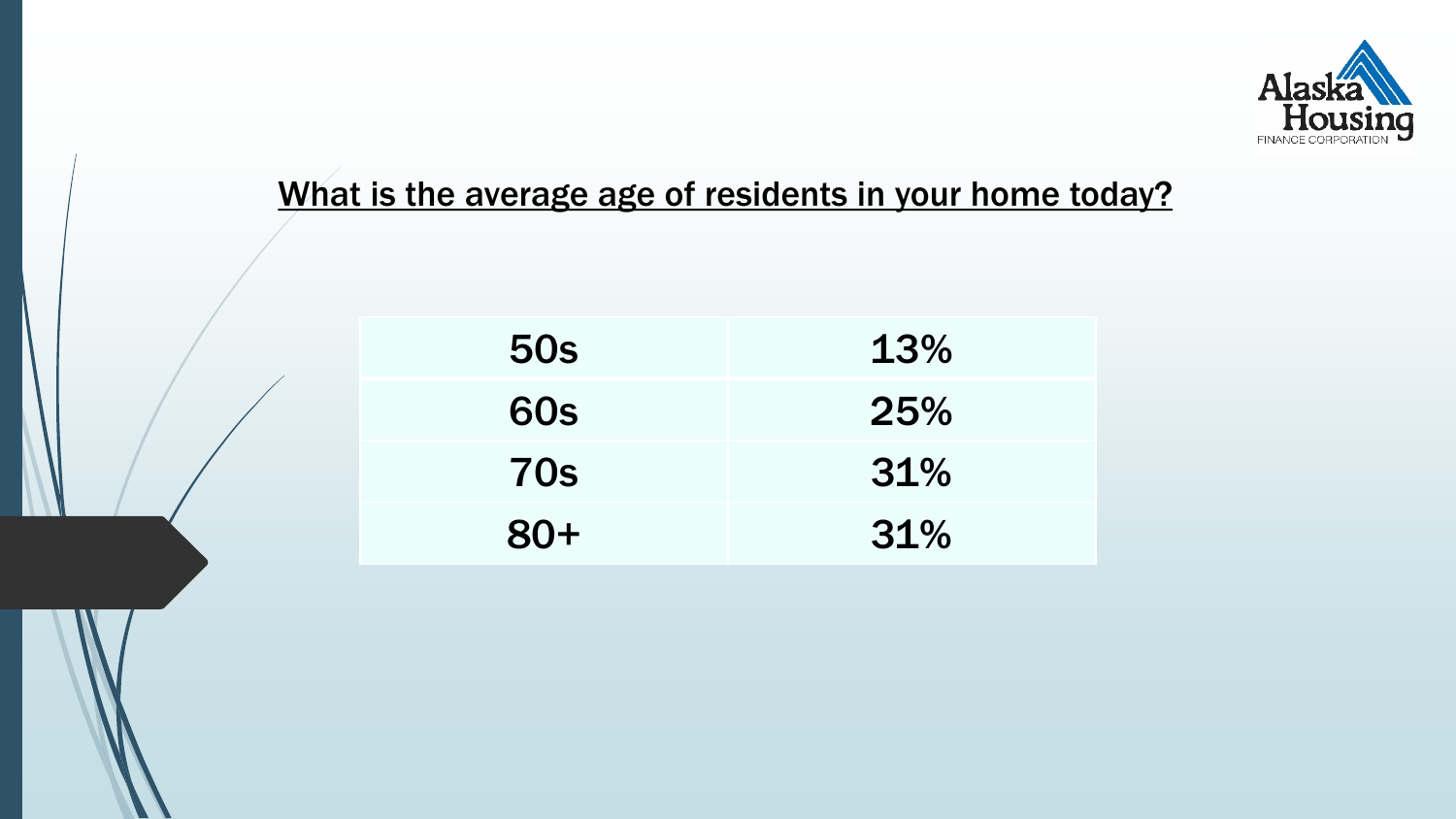

### Which languages do care providers in your home speak?

| English                                                       | 64% |
|---------------------------------------------------------------|-----|
| Filipino/Tagalog                                              | 23% |
| <b>All Others Combined:</b><br>Samoan/Spanish/Korean/Hawaiian | 13% |

French/Romanian/Yupik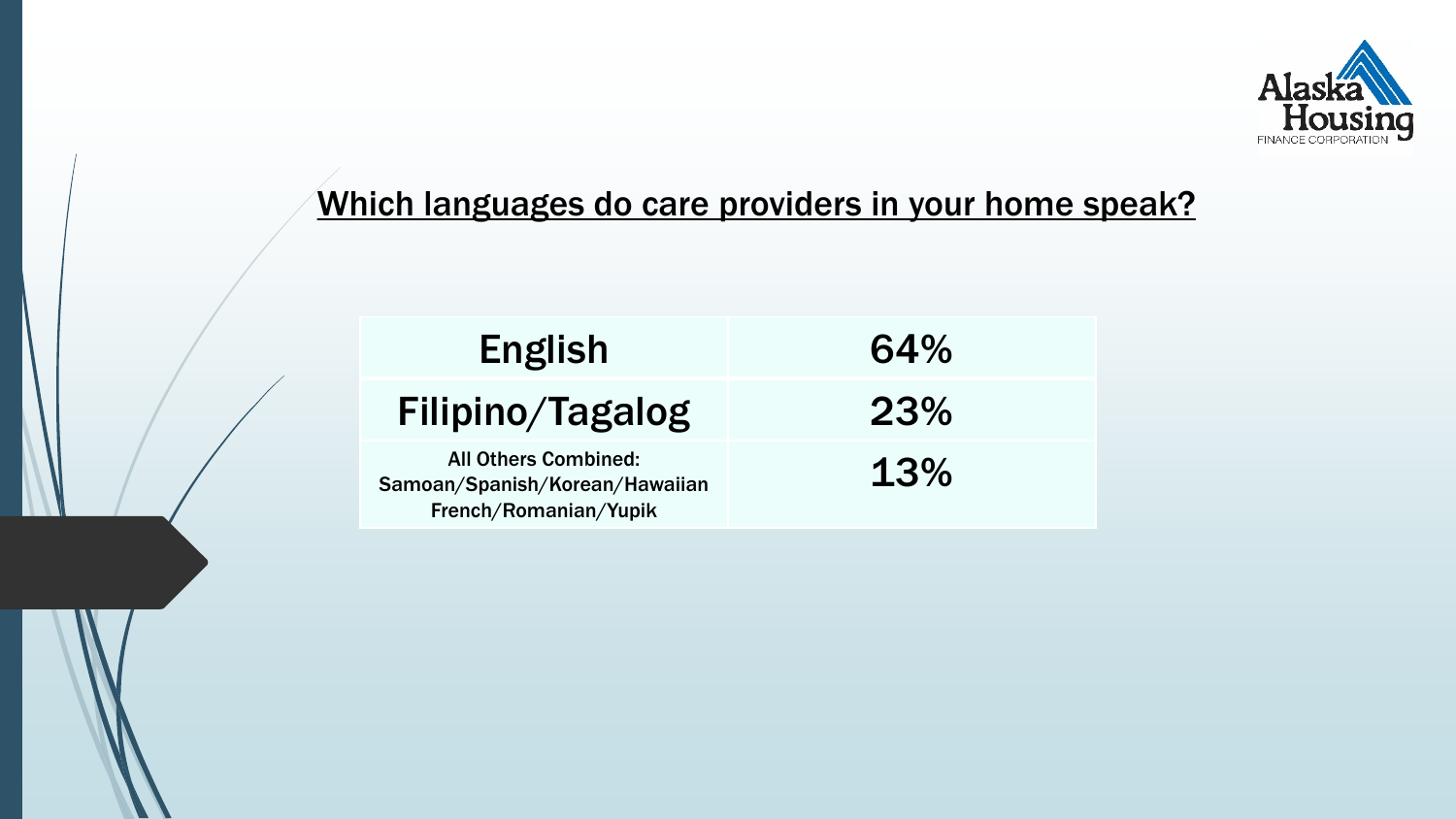

## How many employees do you have, aside from the administrator?

| $\mathbf{2}$ | 14% |
|--------------|-----|
| 3            | 23% |
| 4            | 17% |
| $6 - 7$      | 20% |
| $9 - 11$     | 11% |
| 24-28        | 9%  |
| $30+$        | 6%  |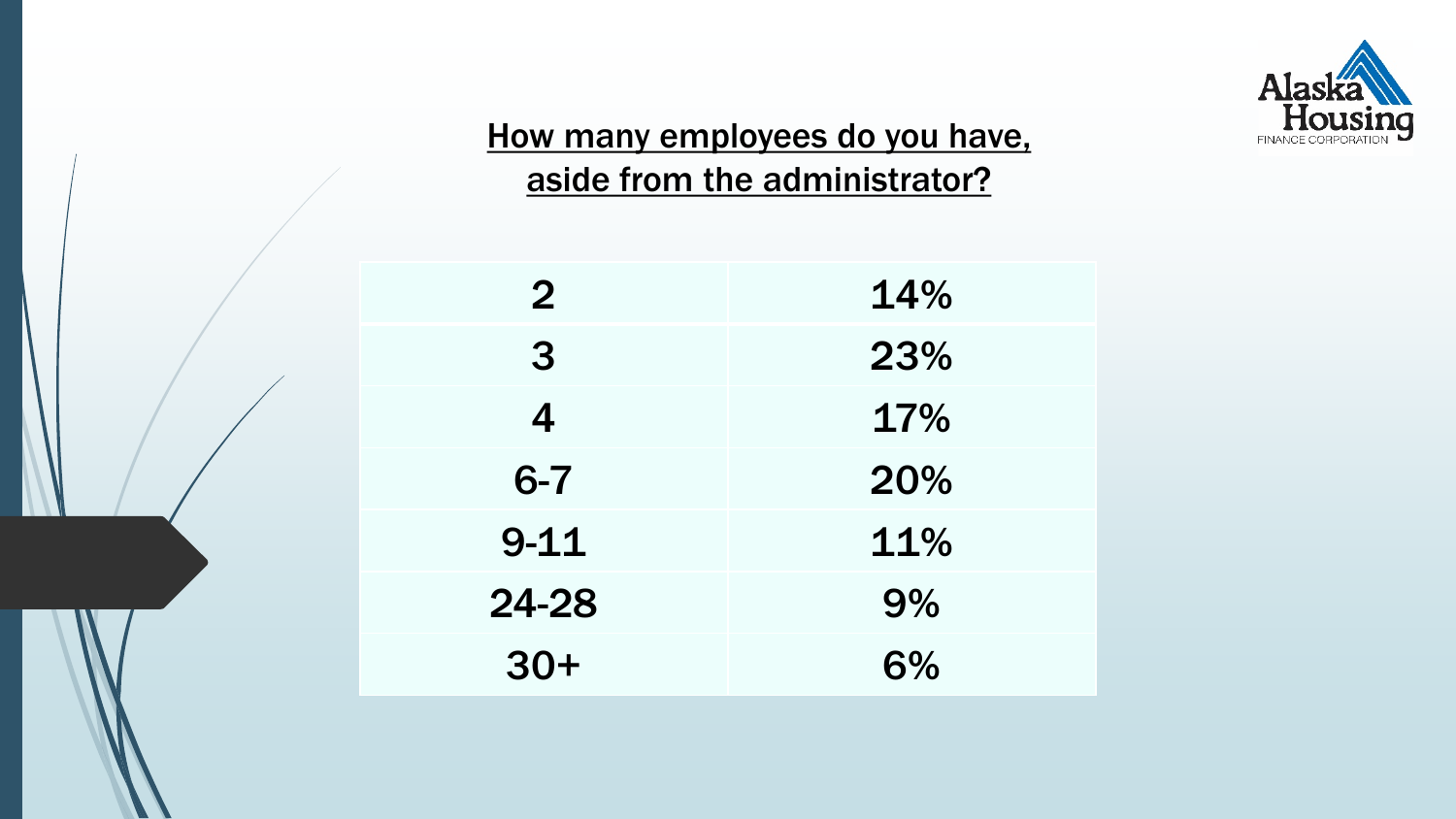

### Have you encountered difficultly over the past year attracting or securing staff?

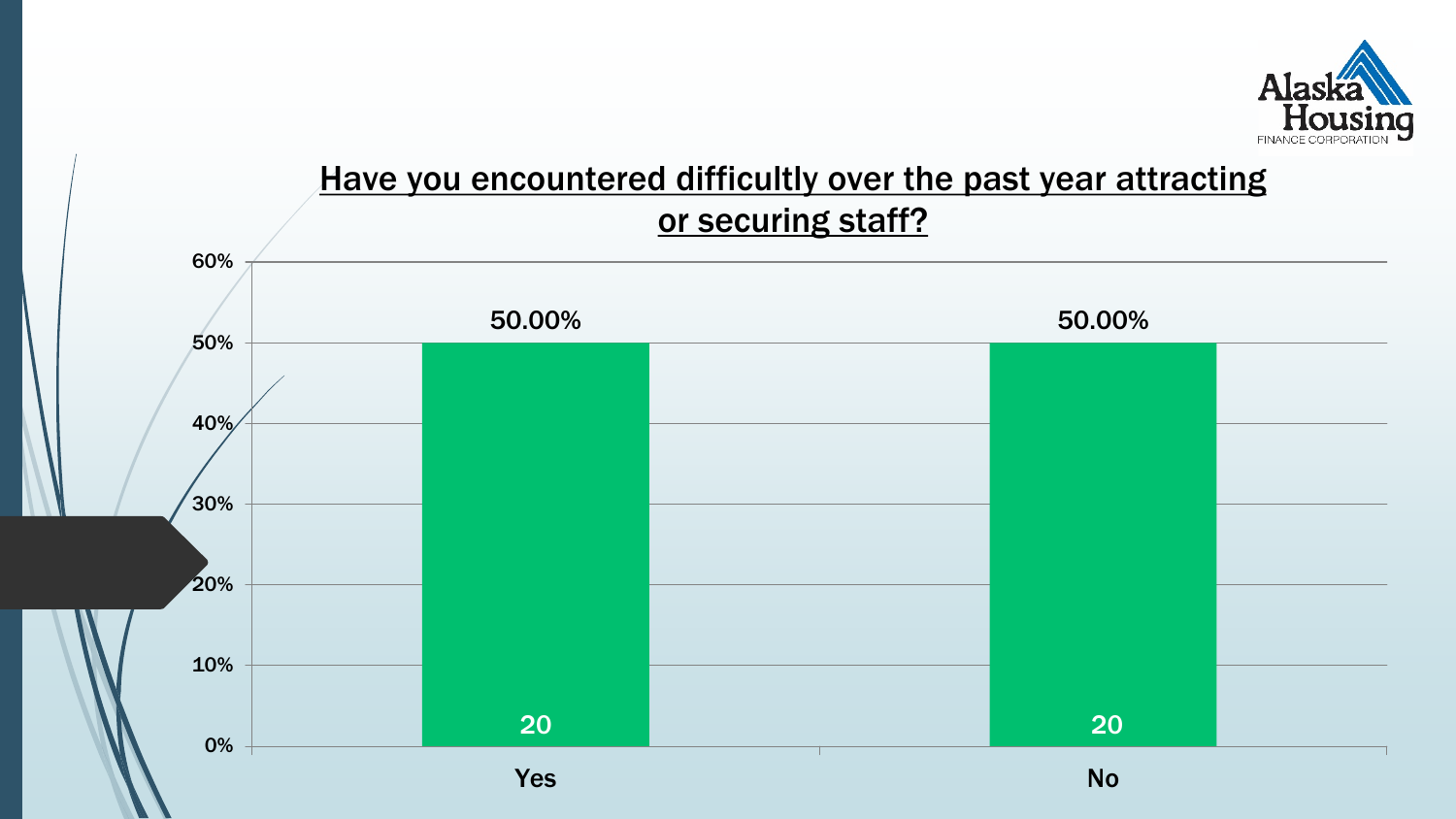

# What is the average beginning hourly wage for staff?

| Minimum Wage | 24% |
|--------------|-----|
| \$11/hr      | 14% |
| \$12/hr      | 30% |
| \$13/hr      | 16% |
| \$14/hr      | 11% |
| $$15+/hr$    | 5%  |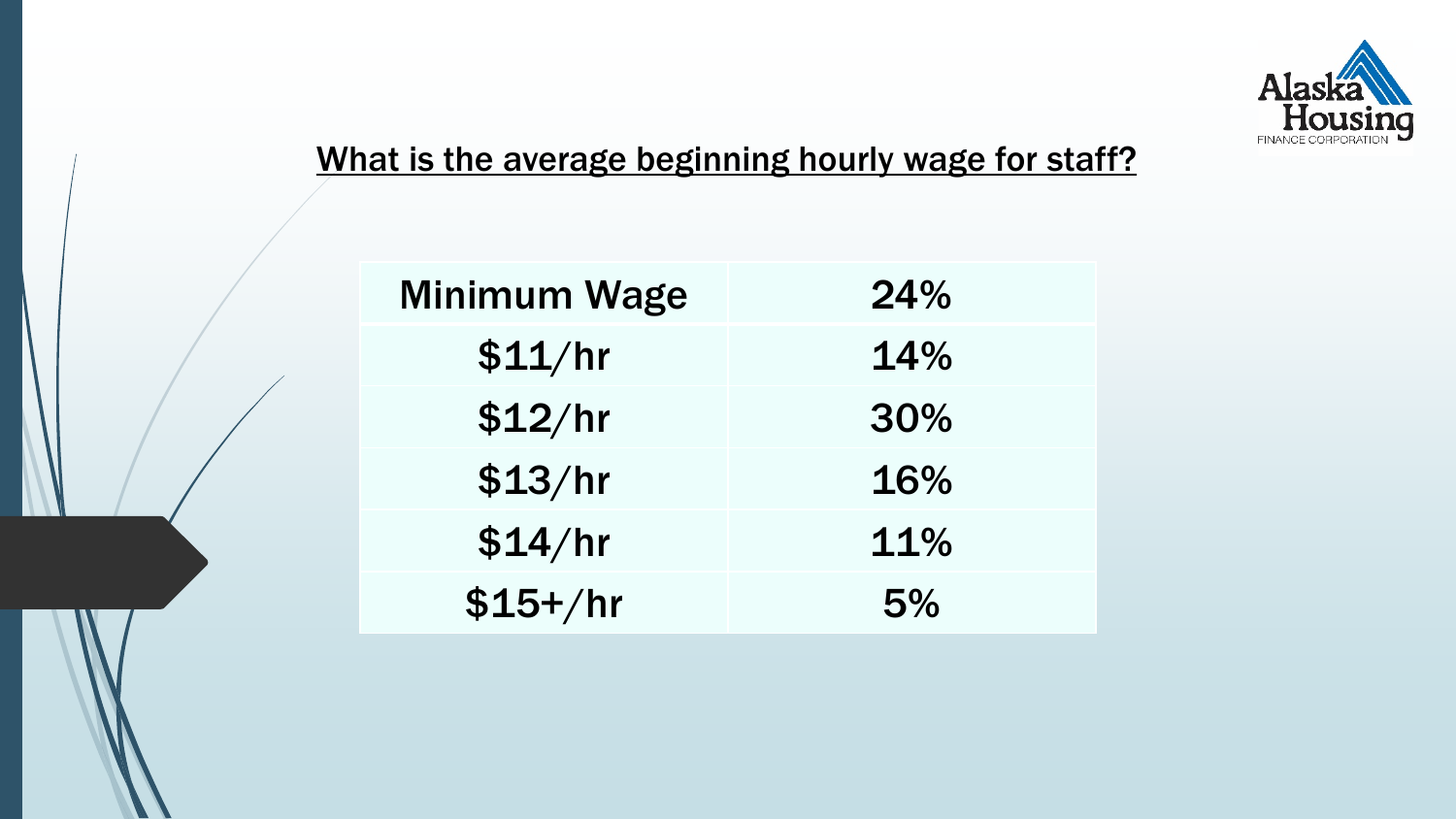#### Please share any impacts you may have encountered because of the Coronavirus (Covid19) Pandemic. (If none, please skip.)



"Clients bored/lack of socialization"

"New admission difficulties"

"Visitations/outings now limited"

"Delay of moving new residents in, but maintaining staff has been a huge expense"

"Lack of group activities has impacted residents"

"Limiting new admissions"

"Fear of clients going out everyday, who may contact the virus and infect residents"

"Isolation"

"Could shut us down very quickly if it enters the home – very concerned"

"Food inventory – as residents only eat now (2)

"Ability to secure Personal Protective Equipment (PPE)"

"Staff shortages due to precautionary measures"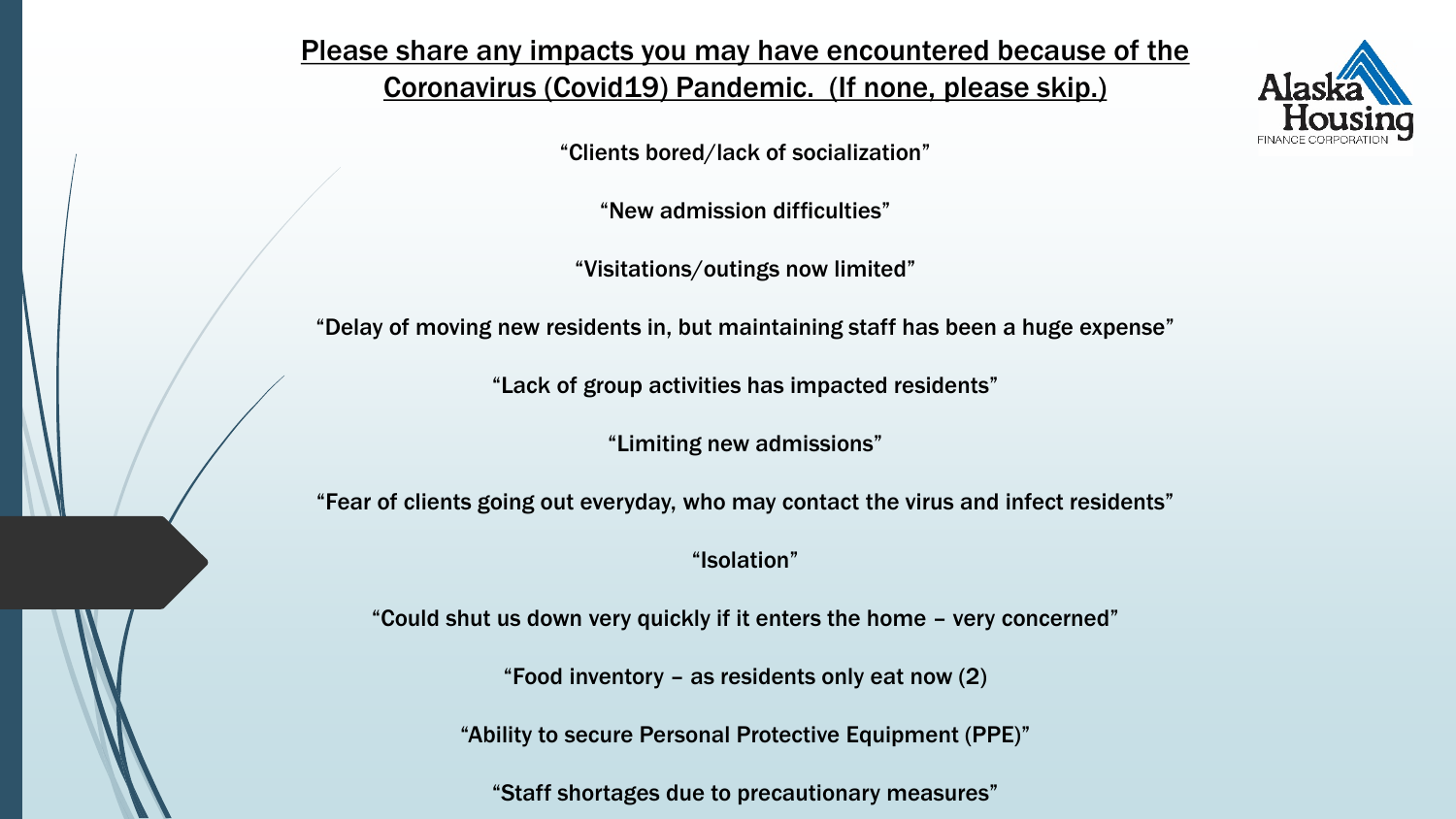

#### Please add any additional comments/concerns below. Thank you for assisting us in gathering information about the assisted living industry in the Municipality of Anchorage!

"No matter how knowledgeable you become of the rules and procedures of how the Medicaid program operates, providers SOLELY rely on these state and government workers to be able to effectively do their jobs to receive payment. In short our payment for these extensive services provided DAILY is at the mercy of the government/state workers so them having the proper skillset and having the proper equipment to complete these tasks is HIGHLY IMPORTANT! I forgot to mention earlier that the Alaska State Medicaid budget has run out of funds every year since we have been in business  $(4/10/17)$  preventing us from receiving payment (sometimes for months, on top of all of the other compounding challenges i listed earlier)."

#### "Questions quite easy to answer"

"Our biggest concern is the Corvid-19 Virus. What do we do if our caregivers get sick? We have no backup caregivers. I asked this of Licensing and did not receive a reply. Who will take care of our clients if we cannot work? Do we call 911? Do we ask that all of our clients get moved to the hospital? This scares us more than anything. Do you have any ideas?"

#### "Thank you!"